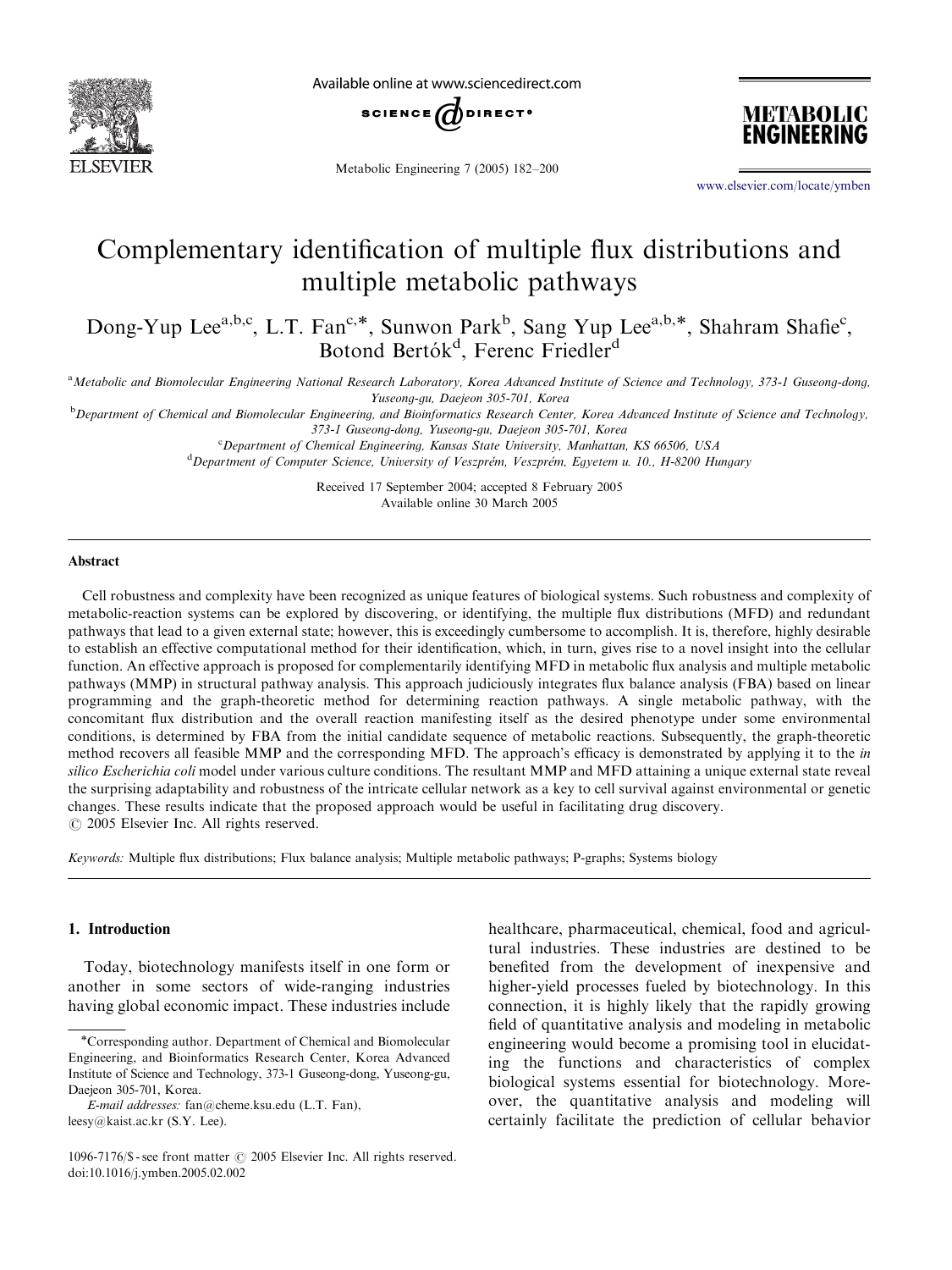of microorganisms under various perturbations, e.g., the genetic modifications and/or environmental changes.

Several available approaches for such analysis and modeling include structural (topological) pathway analysis ([Clarke, 1988;](#page-16-0) [Seressiotis and Bailey, 1988;](#page-18-0) [Mavrovouniotis et al., 1990](#page-17-0); [Liao et al., 1996;](#page-17-0) [Simpson](#page-18-0) [et al., 1999](#page-18-0); [Schilling et al., 2000;](#page-17-0) [Schuster et al., 2000;](#page-17-0) [Seo et al., 2001](#page-18-0)), metabolic flux analysis (MFA) ([Stephanopoulos et al., 1998](#page-18-0)), metabolic control analysis ([Kacser and Burns, 1973;](#page-17-0) [Heinrich and Rapoport, 1974;](#page-17-0) [Fell, 1996](#page-17-0)), and dynamic simulation ([Tomita et al.,](#page-18-0) [1999](#page-18-0)). Among them, MFA is most widely adopted for rational design and in silico engineering of metabolic pathways: the only information required is the stoichiometry of metabolic reactions and mass balances around the metabolites under pseudo-steady state, or stationary, assumption ([Lee and Papoutsakis, 1999](#page-17-0)). Nevertheless, the number of reactions almost always exceeds the number of metabolites in any of the metabolic reaction systems; as such, the algorithmic identification of all metabolic fluxes is underdetermined [\(Klamt et al., 2002;](#page-17-0) [Stephanopoulos et al., 1998](#page-18-0)). The flux distribution, therefore, has often been determined by means of flux balance analysis (FBA) based on linear programming  $(LP)$ , thereby resulting in the flux distribution.

FBA has been firmly established theoretically [\(Varma](#page-18-0) [and Palsson, 1994a;](#page-18-0) [Bonarius et al., 1997](#page-16-0); [Edwards and](#page-16-0) [Palsson, 1998](#page-16-0); [Sauer et al., 1998](#page-17-0); [Edwards et al., 1999;](#page-17-0) [Schilling et al., 1999\)](#page-17-0). It has effectively dealt with the metabolic networks of various kinds; however, several critical issues remain unresolved ([Edwards et al., 2002\)](#page-17-0). One such issue pertains to the uniqueness of the flux distribution. In general, FBA provides one desired physiological endpoint, e.g., the maximum growth rate, and its corresponding flux distribution under some culture conditions. It is uncertain, however, if this solution is unique. The implementation of LP in FBA frequently leads to multiple (or alternate) optima, thereby signifying the existence of multiple solutions corresponding to multiple flux distributions (MFD) [\(Lee](#page-17-0) [et al., 2000\)](#page-17-0). In the biological sense, these MFD imply the existence of redundant pathways in a metabolic network; the difference among the multiple solutions is attributable to the alternate equivalent sets of reactions, which have been investigated in detail by [Mahadevan](#page-17-0) [and Schilling \(2003\)](#page-17-0). This redundancy renders the network robust against the breakdown of the components, such as genes and enzymes, that disrupt some, but not all, of the pathways capable of achieving the same external state ([Papin et al., 2002\)](#page-17-0). To establish a rational metabolic engineering strategy requires that identification of the cellular state and prediction of the cellular behavior be sufficiently precise. Nevertheless, such identification and prediction are severely hindered by the existence of MFD. This entails the establishment of a method for identifying these MFD, which has been the

focus of only a handful of works to date [\(Lee et al.,](#page-17-0) [2000](#page-17-0); [Papin et al., 2002;](#page-17-0) [Phalakornkule et al., 2001](#page-17-0)).

[Lee et al. \(2000\)](#page-17-0) and [Phalakornkule et al. \(2001\)](#page-17-0) have opened a new avenue for exploring MFD. They have resorted to the approach based on the recursive MILP to enumerate all the multiple optimal solutions for the given objective function in the MFA model. Recently, the modified MILP approach has been applied to the genome-size Escherichia coli model to generate the limited number of multiple equivalent phenotype states ([Reed and Palsson, 2004](#page-17-0)). In fact, [Schuster et al. \(1999\)](#page-17-0) have indicated that the elementary mode analysis gives rise to a systematic overview of the multitude of flux distributions realizable in the metabolic system. In this regard, [Papin et al. \(2002\)](#page-17-0) have shown that the extreme pathway analysis [\(Schilling et al., 2000](#page-17-0)) and elementary flux modes ([Schuster et al., 2000](#page-17-0)), both based on the iterative algebraic algorithms, can serve the same purpose.

The current work proposes a unified approach for identifying MFD in MFA and multiple metabolic pathways (MMP) in structural pathway analysis. This approach combines the flux balance model based on LP and the graph-theoretic method for reaction-pathway identification based on P-graphs. At the outset, the stoichiometric expression of an overall reaction, which is the manifestation of the relationship among extracellular metabolites, is obtained from a series of candidate metabolic reactions as well as the objective function specified by resorting to FBA. This is followed by the determination of the MMP satisfying the resultant overall reaction through the graph-theoretic identification of reaction pathways. Eventually, the corresponding MFD are recovered through FBA of each of the resultant MMP. The proposed approach is applied to E. coli to demonstrate its profound efficacy.

# 2. Flux balance analysis

In FBA, a metabolic reaction model is derived under the stationary hypothesis on the basis of measured fluxes. In deriving such a model, the relationships among all metabolites and reactions are balanced in terms of stoichiometry. Nevertheless, the resultant balanced reaction model is almost always underdetermined in calculating the flux distribution due to insufficient measurements or to constraints ([Klamt et](#page-17-0) [al., 2002\)](#page-17-0). Thus, the unknown fluxes within the metabolic reaction network are evaluated by LP, subject to the constraints pertaining to mass conservation, reaction thermodynamics, and capacity as described elsewhere [\(Bonarius et al., 1997;](#page-16-0) [Edwards et al., 1999;](#page-17-0) [Varma and Palsson, 1994a\)](#page-18-0). In this work, FBA has been implemented by program MetaFluxNet (version 1.6) developed for quantitatively analyzing metabolic fluxes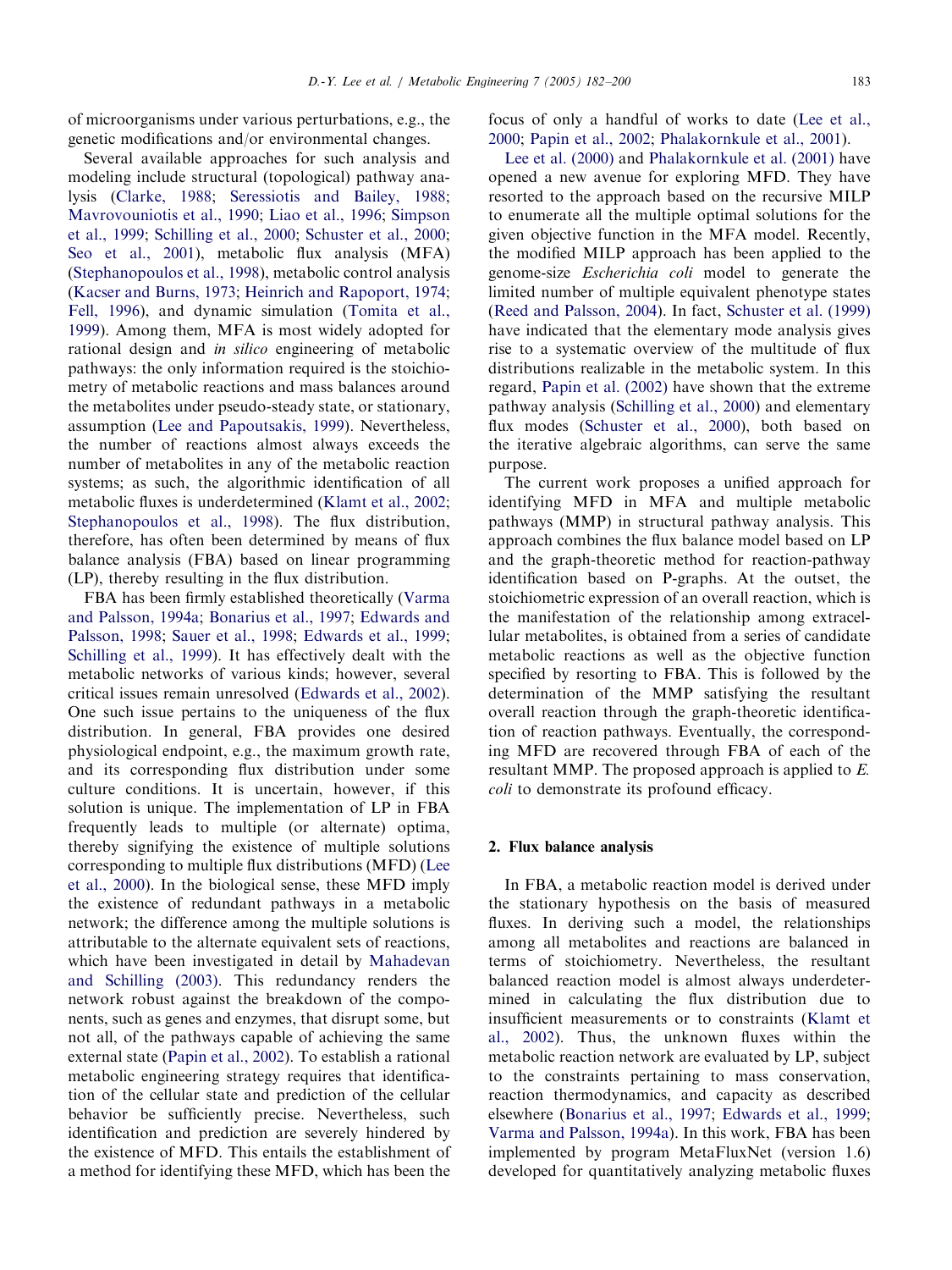([Lee et al., 2003](#page-17-0)). The software is available from [http://](http://mbel.kaist.ac.kr) [mbel.kaist.ac.kr](http://mbel.kaist.ac.kr).

Note that the stoichiometric coefficient, in conjunction with the flux distribution determined by FBA, leads to the net reaction balance equation; consequently, only the relationship among the fluxes of extracellular metabolites gives rise to the stoichiometric expression of the overall reaction.

# 3. Identification of MMP

With the stoichiometric expression of the overall reaction determined by FBA in hand, the proposed unified approach identifies all the feasible MMP from the initially proposed series of candidate metabolic reactions by the graph-theoretic method for reactionpathway identification based on P-graphs originally developed for catalytic reactions ([Fan et al., 1999, 2001,](#page-17-0) [2002](#page-17-0)). The method comprises the unique graph-representation of networks in terms of process graphs (Pgraphs), two sets of axioms, and a group of 3 combinatorial algorithms. It has been unambiguously demonstrated that the method is applicable to the identification of feasible biochemical, or metabolic, pathways ([Seo et al., 2001\)](#page-18-0). This is not unexpected: metabolic reactions are catalytic reactions with enzymes serving as catalysts [\(Voet and Voet, 1995\)](#page-18-0).

#### 3.1. P-graph representation

An unambiguous network representation is required in the biochemical pathway determination through the synthesis of elementary reactions if the resultant networks are to be mathematically exact so that they can be analyzed formally. The elementary-reaction steps or metabolic reactions are directed; thus, every network representing a reaction pathway including these steps can be represented by directed graphs. In contrast, conventional graphs are incapable of uniquely representing such networks [\(Fan et al., 1999, 2001, 2002;](#page-17-0) [Seo](#page-18-0) [et al., 2001\)](#page-18-0).

P-graphs are directed bipartite graphs ([Friedler et al.,](#page-17-0) [1992, 1993, 1995\)](#page-17-0). Let  $O$  be the set of metabolic-reaction steps and M be the set of metabolites under consideration; then,  $O \subseteq \wp(M) \times \wp(M)$ , where  $O \cap M = \emptyset$ . If  $(s, p)$  is a reaction step, i.e.,  $(s, p) \in O$ , then s is called the set of substrates, and  $p$ , the set of products of this reaction step. Pair  $(M, 0)$  is termed a P-graph with the set of vertices  $M \cup O$ , and the set of arcs  $\{(x, y): y =$  $(s, p) \in O$  and  $x \in s$   $\cup$   $\{(y, x) : y = (s, p) \in O \text{ and } x \in p\}.$ In P-graph representation, metabolic reactions of which the pathways are composed are symbolized by horizontal bars; and metabolites, by circles. If a metabolite is an input to or output from a metabolic reaction, the vertex representing this metabolite is linked by an arc to or



Fig. 1. P-graph representation of two metabolic reactions, F6P+  $ATP \rightarrow ADP + FDP$  and  $FDP \rightarrow F6P + PI$  in the glycolytic pathway.  $m = {F6P, FDP, ATP, ADP, PI}$ ;  $o = {1 \rightarrow, 2 \rightarrow} = {({F6P,}}$ ATP},{ADP,FDP}), ({FDP},{F6P,PI})}.

from the vertex representing this metabolic reaction, respectively, as illustrated in Fig. 1.

#### 3.2. Formal graph-theoretic description of the problem

Here, a formal description is given of the problem of the identification of MMP in the parlance of graph theory in general and that of P-graph in particular ([Roberts, 1984;](#page-17-0) [Friedler et al., 1992, 1993](#page-17-0); [Imreh et al.,](#page-17-0) [1996](#page-17-0)). Let a reaction-pathway-identification problem be defined by triplet  $(E, O, M)$ , where E is the overall reaction;  $O = \{e_1, e_2, \dots, e_n\}$ , the finite ordered set of metabolic reactions; and  $M = \{a_1, a_2, \ldots, a_l\}$ , the finite ordered set of metabolites. For any reversible reaction step  $e_i$  defined, its reverse step, denoted by  $-e_i$ , is also included in set O. It is assumed that

$$
M \cap O = \emptyset \quad \text{and} \quad E \notin O \cup M \tag{1}
$$

For the overall reaction, E, let  $\omega^{-}(E)$  and  $\omega^{+}(E)$  denote the set of starting substrates and final products, respectively. Notice that a stoichiometric expression for the overall reaction must be known a priori to graphtheoretically identify any metabolic pathway. Frequently, such an expression is unavailable for complex or realistic metabolic pathways. In the proposed unified approach, it is determined through FBA at the outset. If  $\omega(E)$  is the set of extracellular metabolites consumed or produced by the overall reaction, E, we have

$$
\omega(E) = \omega^-(E) \cup \omega^+(E). \tag{2}
$$

Similarly, for any metabolic reaction step  $e_i \in O$ , let  $\omega^{\dagger}(e_i)$  and  $\omega^{\dagger}(e_i)$  denote the set of reactants and products of  $e_i$ , respectively. If  $\omega(e_i)$  denotes the set of metabolites consumed or produced by the reaction step  $e_i$ , we have

$$
\omega(e_i) = \omega^-(e_i) \cup \omega^+(e_i). \tag{3}
$$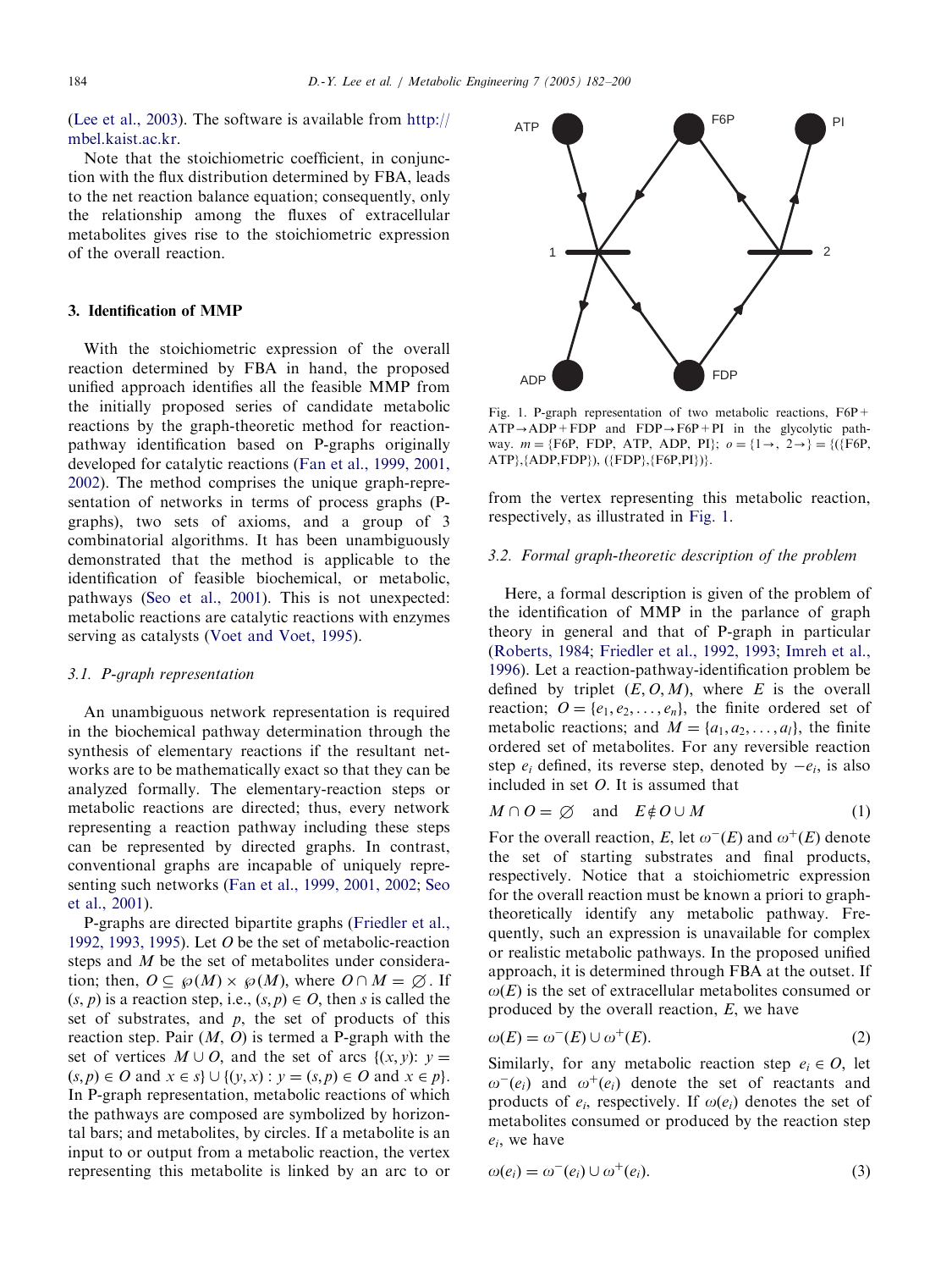For any metabolites  $a_i \in M$ , let  $v^-(a_i)$  and  $v^-(a_i)$  denote the set of metabolic reaction steps consuming and producing  $a_i$ , respectively. If  $v(a_i)$  denotes the set of metabolic reaction steps consuming or producing  $a_i$ , we have obviously

$$
v(a_j) = v^-(a_j) \cup v^-(a_j). \tag{4}
$$

For any set of the reaction steps,  $o \subseteq O$ , let  $\Psi^-(o)$  and  $\Psi^+(o)$  denote the set of active metabolites consumed and produced by any element of  $\rho$ , respectively; it follows that

$$
\Psi^-(o) = \bigcup_{e_i \in o} \omega^-(e_i) \tag{5}
$$

and

$$
\Psi^+(o) = \bigcup_{e_i \in o} \omega^+(e_i). \tag{6}
$$

If  $\Psi$ (*o*) is the set of metabolites consumed or produced by any element of  $o$ , we have

$$
\Psi(o) = \Psi^-(o) \cup \Psi^+(o). \tag{7}
$$

For any set of metabolites  $m \subseteq M$ , let  $\varphi^{-}(m)$  and  $\varphi^{+}(m)$ denote the set of reaction steps producing and consuming any element of  $m$ , respectively; it follows that

$$
\varphi^{-}(m) = \bigcup_{a_j \in m} \upsilon^{-}(a_j) \tag{8}
$$

and

$$
\varphi^+(m) = \bigcup_{a_j \in m} \nu^+(a_j). \tag{9}
$$

If  $\varphi(m)$  is the set of reaction steps producing or consuming any element of  $m$ , we have

$$
\varphi(m) = \varphi^-(m) \cup \varphi^+(m). \tag{10}
$$

For any set of reaction steps  $o \subseteq O$ , let  $X(o)$  denote the set of opposite steps of the elementary-reaction steps included in set  $o$ ; then,

$$
X(o) = \{e_i : -e_i \in o\}.
$$
 (11)

Any P-graph representing a set of metabolites and metabolic reaction steps is given by pair  $(m, o)$ , where  $o \subseteq O$  is the set of the reaction steps, and  $m \subseteq M$  is the set of metabolites, where

$$
\Psi(o) \subseteq m. \tag{12}
$$

The set of vertices of the graph is

$$
V = o \cup m,\tag{13}
$$

where any vertex corresponding to set  $m$  is termed  $M$ type, and any vertex corresponding to set  $o$  is termed O-type. The set of arcs is

$$
A = A_1 \cup A_2,\tag{14}
$$

where

$$
A_1 = \{(a_j, e_i) : a_j \in m, \ e_i \in o, \ a_j \in \omega^-(e_i)\}
$$
 (15)

and

 $A_2 = \{(e_i, a_i) : e_i \in o, \ a_i \in m, \ a_i \in \omega^+(e_i)\}.$  (16)

In graphical representation, vertices of the O-type are denoted by horizontal bars, and vertices of the M-type are denoted by solid circles. It is worth noting that from the standpoint of formal representation, P-graphs are isomorphic to Petri nets which have been extensively adopted for the analysis of metabolic pathways ([Reddy](#page-17-0) [et al., 1996;](#page-17-0) Küffner et al., 2000; [Oliveira et al., 2001\)](#page-17-0). Petri nets are bipartite directed graphs  $G = (V, E)$ composed of the two kinds of vertices,  $V_1$  and  $V_2$ ; naturally  $V_1 \cup V_2 = V$ . The former is termed places  $(V_1 = P)$ , and the latter is termed transitions  $(V_2 = T)$ ; edges  $ed \in Ed \subseteq (V_1 \times V_2) \cup (V_2 \times V_1)$  link the places with the transitions, and vice versa ([Murata, 1989\)](#page-17-0).

As far as the static structure, the  $M$ -type and  $O$ -type vertices in a P-graph can be regarded, respectively, as disjoint sets of the places,  $P$ , and the transitions,  $T$ , in a proper Petri net while edges Ed in Petri nets correspond to the set of arc,  $A$ , in P-graphs. Obviously, a strong correspondence exists between the P-graphs and Petri nets; nevertheless, each plays individually a unique role in theoretical discourse or in application.

Petri nets have been developed for representing and exploring a system of concurrent events. An additional term, i.e., token, is introduced to take into account the dynamic behavior of the system of events. On the other hand, P-graphs have originally been conceived to describe the structure of a process system involving the transformation of material species, especially for its synthesis based on the algorithmic framework. The procedure for implementing the algorithms based on the P-graphs can be readily modified. Thus, the P-graphs can be extended to a variety of network systems to analyze these structural properties through syntheses.

# 3.3. Axioms

For any given overall reaction representing the starting substrates (e.g., carbon sources) and the final metabolic products, P-graph  $(M, 0)$  composed of the metabolic reactions in set  $O$  and the concomitant metabolites in set  $M$  is combinatorially feasible if it satisfies the set of 7 axioms of combinatorially feasible metabolic reaction networks. Moreover, P-graph  $(M, O)$ is a feasible metabolic pathway if it satisfies the set of 6 axioms of feasible metabolic pathways for the given overall reaction. In the parlance of metabolic reaction networks or pathways, these two sets of axioms can be stated as follows:

- (a) Seven axioms of combinatorially feasible metabolic networks
- (T1) Every final product (target metabolite) is represented in the network.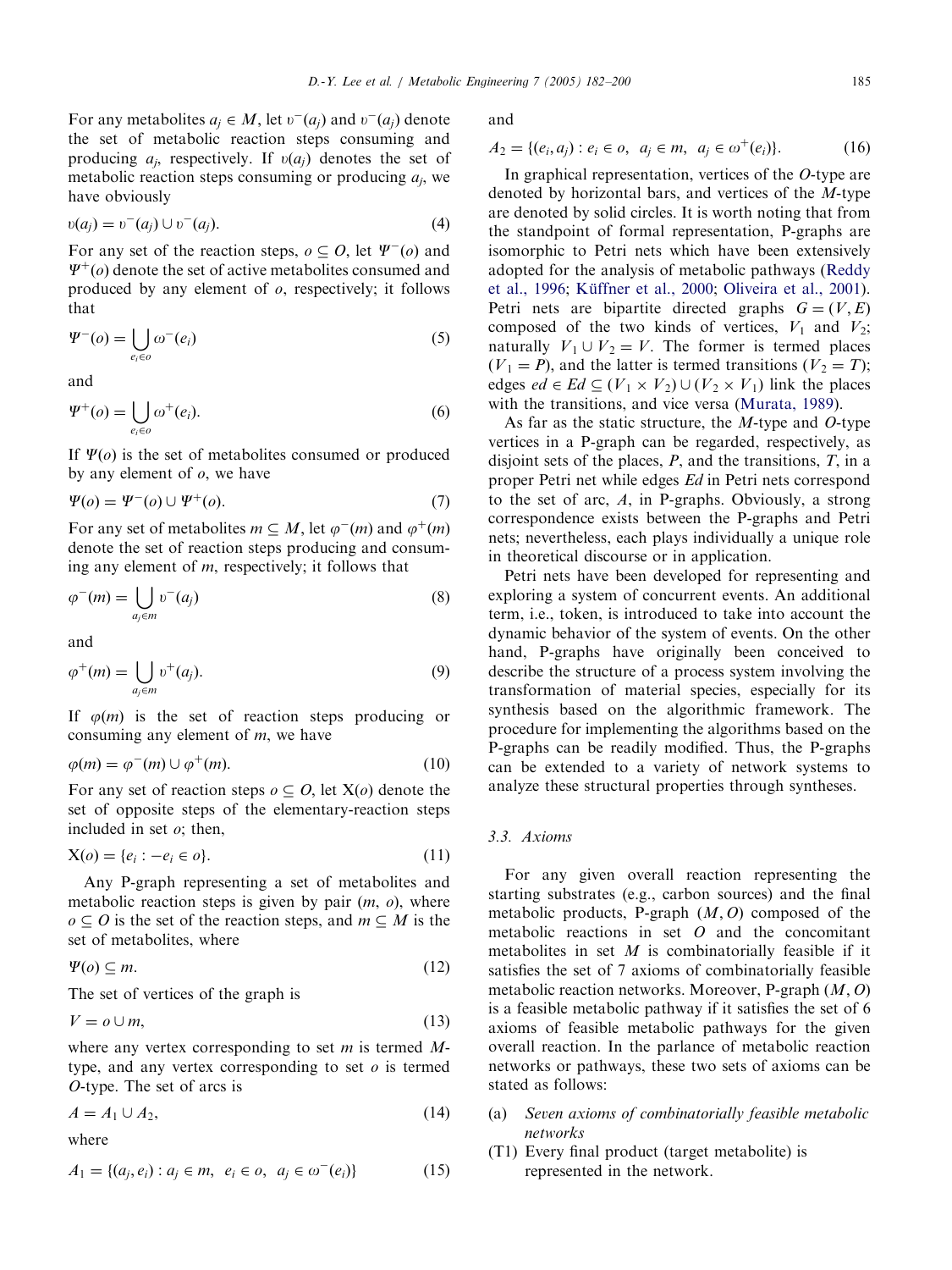- (T2 Every starting substrate (precursor metabolite) is represented in the network.
- (T3) Each metabolic reaction represented in the network is defined a priori.
- (T4) Every metabolite represented in the network has at least one path leading to a final product (target metabolite) of the overall reaction.
- (T5) Every metabolite represented in the network must be a substrate for or a product from at least one metabolic reaction represented in the network.
- (T6) A substrate of any metabolic reaction represented in the network is a starting substrate (precursor metabolite), if it is not produced by any metabolic reaction represented in the network.
- (T7) The network includes at most either the forward or reverse step of each metabolic reaction represented in the network.
- (b) Six axioms of feasible metabolic pathways
- (R1) Every final product (target metabolite) is totally produced by the metabolic reactions represented in the pathway.
- (R2) Every starting substrate (precursor metabolite) is totally consumed by the metabolic reactions represented in the pathway.
- (R3) Every intermediate metabolite produced by any metabolic reaction represented in the pathway is totally consumed by one or more metabolic reactions in the pathway, and every intermediate metabolite consumed by any metabolic reaction represented in the pathway is totally produced by one of more metabolic reactions in the pathway.
- (R4) All metabolic reactions represented in the pathway are defined a priori.
- (R5) The metabolic network representing the pathway is acyclic.
- (R6) At least one metabolic reaction represented in the pathway activates a starting substrate (precursor metabolite).

It is noteworthy that all metabolites except extracellular metabolites are active intermediates or simply intermediates.

## 3.4. Algorithms

The two sets of axioms given above naturally give rise to three efficient algorithms. The first is algorithm Reaction Pathway Identification for Maximal Structure Generation (RPIMSG) for generating the maximal metabolic reaction network. The second is algorithm Reaction Pathway Identification for Solution Structure Generation (RPISSG) for generating the combinatorially feasible metabolic pathways. The third is algorithm Pathway BackTracking (PBT) for the final determination of all the feasible metabolic pathways directly from the maximal metabolic reaction network [\(Fan et al., 2002\)](#page-17-0).

The maximal structure contains all combinatorially feasible structures, i.e., reaction networks or pathways, each leading from the starting substrates to the final metabolic products, without violating axioms  $(T1)$ – $(T7)$ ; note that not every combinatorially feasible structure constitutes a feasible pathway. Moreover, such a structure must satisfy the mass conservation, as expressed by axioms  $(R1)$ – $(R3)$ ; must not contain a cycle satisfying the principle of microscopic reversibility, as expressed by axiom (R5); and must contain at least one metabolic reaction step activating a starting substrate, as expressed by axiom (R6). [Fig. 2](#page-5-0) contains the computer program for implementing algorithm RPIMSG in terms of the formal graph-theoretic description of the metabolic-pathway-identification problem. The algorithm consists of two major parts, reduction and composition. In the former, the metabolites, i.e., starting substrates, final products, or intermediates, and the metabolic reaction steps that must not belong to the maximal structure are excluded from the initial structure to the maximum extent possible on the basis of Axioms (T1)–(T7). Obviously, all dead ends and isolated reactions disconnected from the network can be identified to preclude their participation in the formation of the network structure. Note that a dead end is an intermediate metabolite either only produced or consumed in the network [\(Reed et al., 2003](#page-17-0)). To initiate the latter, i.e., composition, every step of each reaction, which has survived the elimination and is deemed plausible for inclusion, is properly identified on the basis of Axiom (T3), and each final product is correctly specified on the basis of Axiom (T1). Hereafter, the maximal structure is constructed stepwisely by collecting the reaction steps so as to satisfy Axioms (T4) and (T5).

The algorithm for the solution structure generation, algorithm RPISSG, yields the set of all combinatorially feasible reaction networks from the maximal structure of reaction networks. To drastically reduce the computational time necessary to ascertain if each combinatorially feasible reaction network or pathway is indeed a feasible pathway in the light of Axioms  $(R1)$ – $(R5)$ , a branch-and-bound-like algorithm termed Pathway-Back-Tracking algorithm (algorithm PBT) has been developed. The procedure for implementing algorithm PBT, or equivalently the search through the enumeration tree, is initiated at the maximal structure of reaction networks obtained by virtue of algorithm RPIMSG; this structure is at the root of the tree. Algorithm PBT, facilitated by the subsidiary algorithms, eventually generates the complete set of feasible pathways and the multipliers of the resultant reaction steps for a given reaction-pathway-identification problem. Herein, each feasible pathway attains the same overall reaction by the linear combination of reaction steps with multipliers or weights which are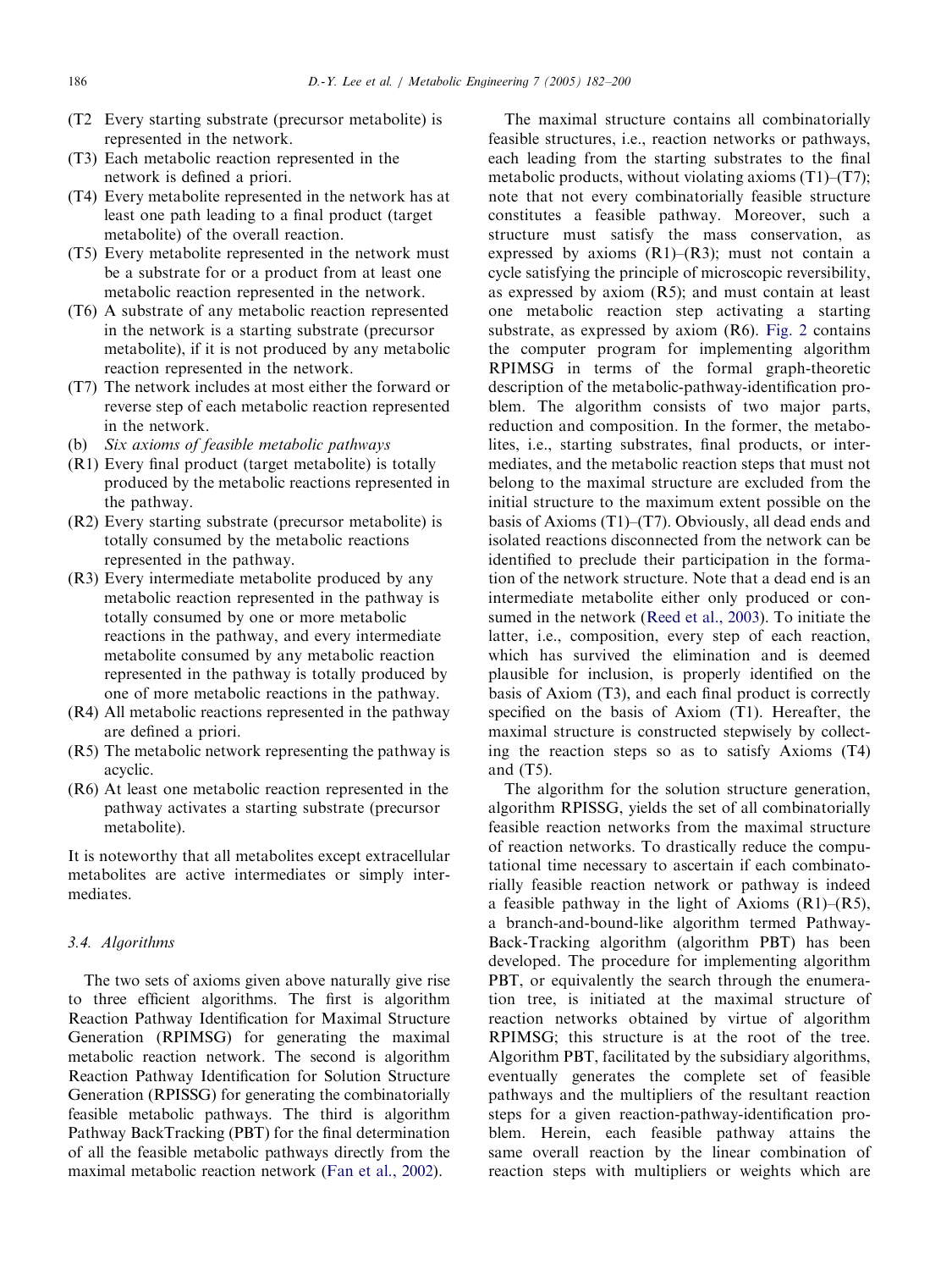```
inputs: RPI problem (E, M, O);
output: maximal structure (m, o);
```

```
begin
         comment: reduction part of the algorithm;
         repeat
                   M:=\Psi(O);exc = \varnothing;for all x \in Mbegin
                             comment: Case 1
                            if x \notin \omega(E) and v^-(x) = \emptyset then exc:=exc \cup v^+(x);
                             comment: Case 2
                             if x \notin \omega(E) and v^+(x) = \emptyset then exc:=exc \cup v^-(x);
                             comment: Case 3
                             if x \notin \omega(E) and |v(x)| = 1 and v^+(x) = X(v^-(x)) then exc:= exc \cup v(x);
                             comment: Case 4
                            if x \notin \omega^{-1}(E) and |v^{-1}(x)| = 1 then exc:=exc \cup X(v^{-1}(x));
                            comment: Case 5
                            if x \notin \omega^{\dagger}(E) and |v^{\dagger}(x)| = 1 then exc:=exc \cup X(v^{\dagger}(x));end:
                   O = O(\text{exc})until exc = \varnothing;
         comment: composition part of the algorithm;
         m:=\omega^+(E);o = \emptyset;
         repeat
                   add:=\overline{\varphi}(m)\backslash o;o:=o\cup add:m:=m\cup \Psi^r(o);
         until add = \emptyset;
         if \omega(E) or \omega^+(E) m \neq \emptyset then stop; comment: There is no maximal structure.
         write (m, o);
```




stoichiometric numbers. Note that the stoichiometric numbers are defined for the elementary reactions constituting the mechanism of a catalytic reaction ([Boudart and Djega-Mariadassou, 1984;](#page-16-0) [Fan et al.,](#page-17-0) [1999, 2001, 2002\)](#page-17-0). The metabolic reactions are nothing but the elementary reactions in an enzymatically catalyzed reaction system. Supporting material detailing the detailed procedure for implementing algorithms RPISSG and PBT is available at [http://mbel.kaist.ac.kr/](http://mbel.kaist.ac.kr/publication/MEsuppl/) [publication/MEsuppl/](http://mbel.kaist.ac.kr/publication/MEsuppl/).

## 3.5. Identification of MFD

FBA of MMP is straightforward; MMP is determined by the aforementioned graph-theoretic method. Specifically, the objective function as given in FBA is maximized or minimized by LP for each of the MMP subject to the mass balance constraints in terms of all the metabolites in the pathway and the substrate uptake rate, thus yielding MFD.

# 4. Simple example for the identification of MFD and **MMP**

A simple example is presented herein to illustrate the current methodology and procedure ([Fig. 3](#page-6-0)). The example also provides numerical proofs for the validity of the methodology and procedure

#### 4.1. Flux balance analysis

At the outset of performing metabolic balance analysis, it is visualized that a metabolic pathway exists, which comprises a set of 7 metabolic reactions listed below.

 $R_1: A \stackrel{v_1}{\leftrightarrow} B,$  $R_2: B \xrightarrow{v_2} 2E,$  $R_3: E \stackrel{v_3}{\leftrightarrow} F,$  $R_4: B \stackrel{v_4}{\leftrightarrow} C,$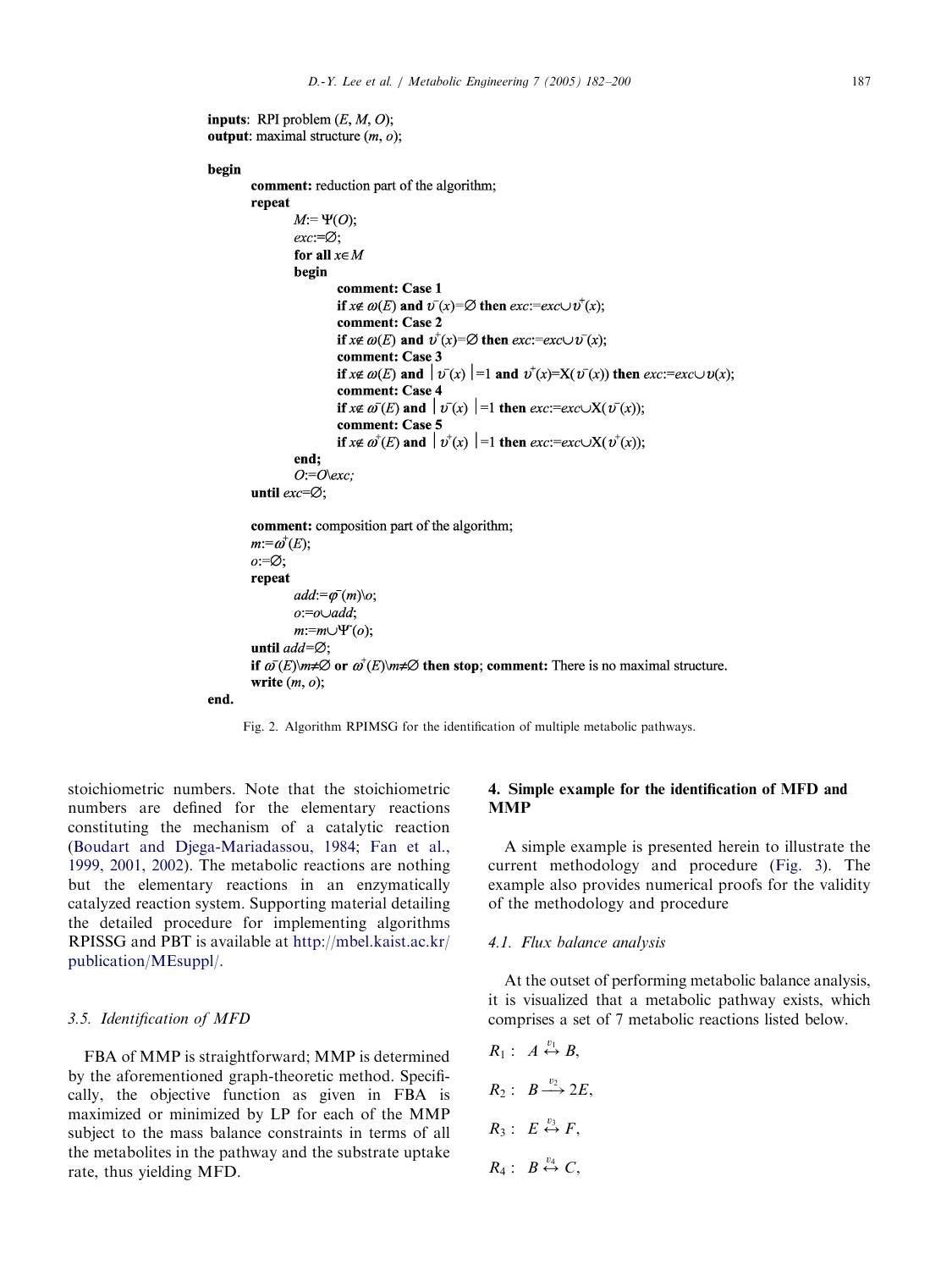<span id="page-6-0"></span>

Fig. 3. Schematic procedure of the identification of multiple metabolic pathways and multiple flux distributions for a simple example. INPUT 1: an example model network comprising 7 metabolic reactions; INPUT 2: an overall reaction determined by means of flux balance analysis (FBA); METHOD 1: FBA; METHOD 2: graph-theoretic approach; SOLUTION: multiple metabolic pathways and concomitant flux distributions. See the text for the detailed procedure.

- $R_5: C \longrightarrow 2E,$  $R_6: B \stackrel{v_6}{\leftrightarrow} D,$
- $R_7: D \xrightarrow{v_7} E+G.$

For the sake of demonstration, the overall reaction of this pathway is regarded as unknown; for many of the complex or realistic metabolic pathways, this is indeed the case. Note that  $B$ ,  $C$ ,  $D$ , and  $E$  are intermediate metabolites, or simply, intermediates; A, F and G are extracellular metabolites, metabolite A being the precursor, or substrate and  $F$  and  $G$ , the product; and  $v_i$ ,  $i = 1, 2, \ldots, 7$ , is the flux of metabolic reaction  $R_i$ ,  $i =$ 1; 2; ... ; 7: An example model network (INPUT 1) in Fig. 3 depicts the initially hypothesized metabolic pathway. For the pathway under consideration, the mass balance around the system boundary in terms of moles of intermediates gives rise to

$$
\begin{bmatrix}\nB \\
C \\
0 & 0 & 0 & 1 & -1 & 0 & 0 \\
D & 0 & 0 & 0 & 0 & 1 & -1 \\
E & 0 & 2 & -1 & 0 & 2 & 0 & 1\n\end{bmatrix}\n\begin{bmatrix}\nv_1 \\
v_2 \\
v_3 \\
v_4 \\
v_5 \\
v_6 \\
v_7\n\end{bmatrix} = 0 \quad (17)
$$

which, in turn, yields

B: 
$$
v_1 - v_2 - v_4 - v_6 = 0
$$
  
\nC:  $v_4 - v_5 = 0$   
\nD:  $v_6 - v_7 = 0$   
\nE:  $2v_2 - v_3 + 2v_5 + v_7 = 0$ . (18)

These expressions are imposed as the constraints in implementing LP for FBA of the hypothesized metabolic pathway. Moreover, the production of final product  $F$  is defined as the objective function to be maximized for a given steady uptake rate of substrate A. As indicated in Fig. 3 (METHOD 1), the maximization of the product generation is equivalent to the maximization of flux  $v_3$ and that the numerical value of the rate of the substrate uptake is specified to be no more than  $2.5 \text{ mmol/g}$ DCW h. The LP problem to be solved can be stated as follows:

Maximize: 
$$
v_3
$$
  
\nsubject to:  
\n $B: v_1 - v_2 - v_4 - v_6 = 0$   
\n $C: v_4 - v_5 = 0$   
\n $D: v_6 - v_7 = 0$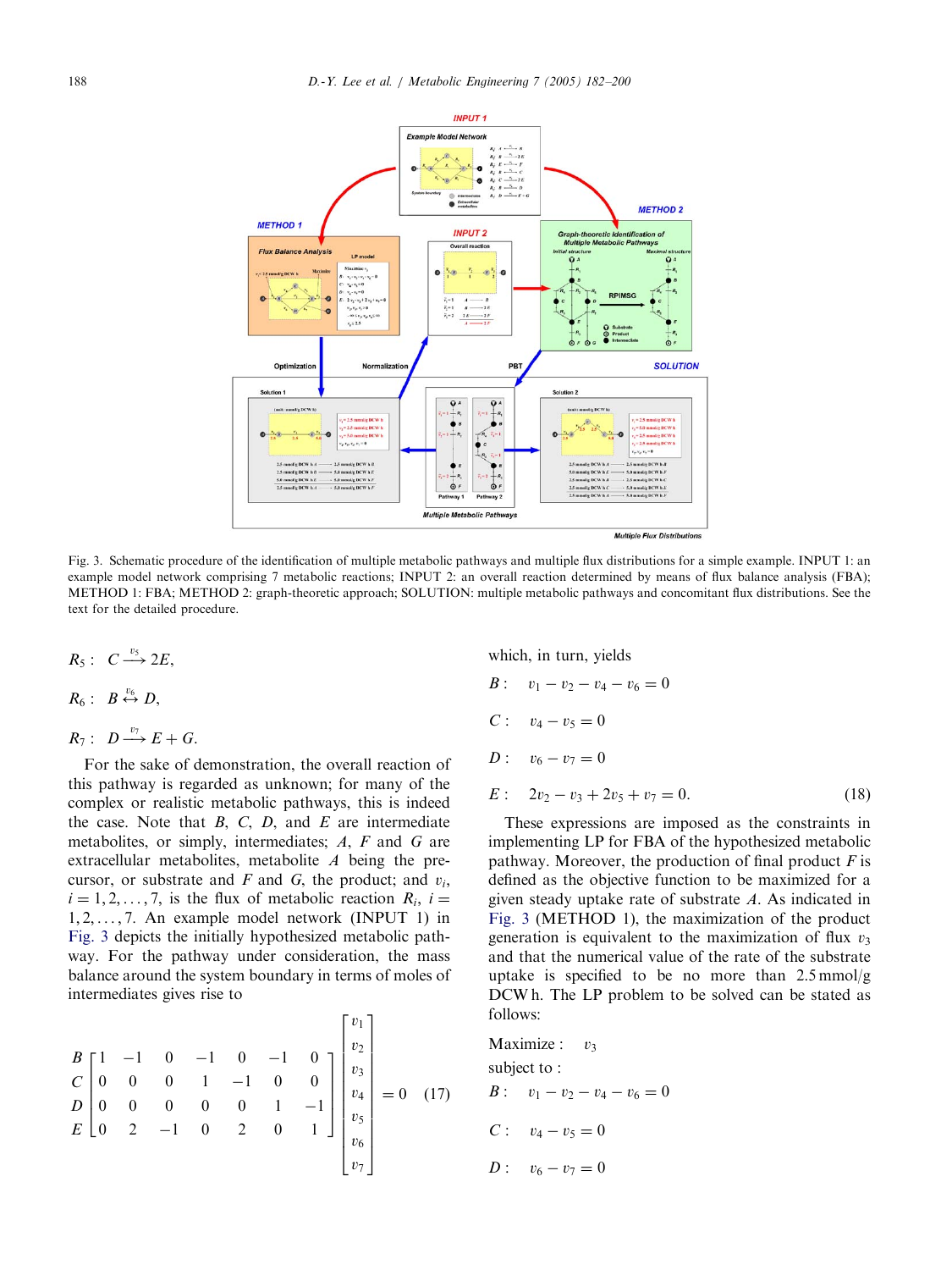<span id="page-7-0"></span>
$$
E: 2v_2 - v_3 + 2v_5 + v_7 = 0.
$$

 $v_2, v_3, v_6 \geq 0$ 

 $-\infty \leq v_4, v_5, v_7 \leq \infty$ 

 $v_1 \leq 2.5.$  (19)

Upon solution, we obtain

 $v_1 = 2.5$  mmol/g DCW h

 $v_2 = 2.5$  mmol/g DCW h

 $v_3 = 5.0$  mmol/g DCW h

 $v_4 = 0.0$ 

 $v_5 = 0.0$ 

 $v_6 = 0.0$ 

 $v_7 = 0.0$ 

On the basis of one g DCW and 1 h, these results imply that

2.5 mmol/g DCW h  $A \rightarrow 2.5$  mmol/g DCW h B, 2.5 mmol/g DCW h  $B \rightarrow 5.0$  mmol/g DCW h E,

5.0 mmol/g DCW h  $E \rightarrow 5.0$  mmol/g DCW h F.

Normalizing with the substrate uptake rate of 2.5 mmol/g DCW h gives

$$
A \xrightarrow[1]{\tilde{v}_1} B,
$$
  

$$
B \xrightarrow{\tilde{v}_2} 2E,
$$

1

$$
2E \xrightarrow[2]{\tilde{v}_3} 2F.
$$

Naturally, the corresponding overall reaction is

 $A \rightarrow 2F$ .

When some  $\tilde{v}_i$ 's are non-integer rational numbers, all  $\tilde{v}_i$ 's are multiplied by their least common denominator (LCD) to transform them into integers. This is often the case for realistic metabolic networks. It is worth noting that the computational time to perform exact rational arithmetic can be exceedingly large when the magnitude of the constituent integers is huge in the large metabolic networks. When inaccurate numerical coefficients are acceptable, however, non-integer rational numbers can be approximated by floating-point numbers, and numerically rationalized, thus resulting in the relevant integer numerator and denominator. INPUT 2 in [Fig. 3](#page-6-0) presents the resultant pathway and the normalized flux distribution.

#### 4.2. Identification of MMP

With the overall reaction (INPUT 2) in hand, all feasible metabolic pathways can be recovered from the initially hypothesized pathway (INPUT 1) comprising the aforementioned metabolic reactions,  $R_1-R_7$ . This is accomplished by resorting to algorithms RPIMSG and PBT based on P-graphs. Initial structure in METHOD 2 of [Fig. 3](#page-6-0) shows the P-graph representation of the initially hypothesized pathway corresponding to the pathway's diagram illustrated in INPUT 1. This Pgraph serves as the input to algorithm RPIMSG. In the initial reaction pathway that appears on the left-hand side of METHOD 2, notice that no arrows are indicated on all the arcs connecting to reversible reactions,  $R_1, R_3$ ,  $R_4$  and  $R_6$ , and thus, no selection can be made a priori as to which step, forward or reverse, contributes to the pathway proceeding from the substrate to the product. Algorithm RPIMSG eventually generates the maximal reaction network on the right-hand side of METHOD 2. In this maximal reaction network, arrows are placed in all the arcs, thereby indicating that the forward step participates in the pathway. Moreover,  $R_6$  and  $R_7$  have been eliminated in the reduction part of algorithm RPIMSG. The resultant maximal reaction network becomes the input to algorithm PBT, thereby generating two feasible pathways, labeled as pathway 1 and pathway 2; the former is identical to that obtained by FBA. These two pathways are given in Table 1 and their P-graphs are illustrated in SOLUTION of [Fig. 3](#page-6-0).

#### 4.3. Identification of MFD

Naturally, the FBA of pathway 2 is straightforward. Specifically,  $v_3$  is maximized by LP subject to the massbalance constraints in terms of moles of metabolites B,

Table 1

Feasible reaction pathways of a simple example with the overall reaction,  $A \rightarrow 2F$  (note that figures are stoichiometric numbers for the corresponding feasible pathways)

| Reactions                     | Pathway 1         | Pathway 2          |
|-------------------------------|-------------------|--------------------|
| $R_1$ : $A \rightarrow B$     |                   |                    |
| $R_2$ : $B\rightarrow 2E$     |                   |                    |
| $R_3$ : $E \rightarrow F$     | $\mathcal{D}$     | 2                  |
| $R_4$ : $B \rightarrow C$     |                   |                    |
| $R_5$ : $C\rightarrow 2E$     |                   |                    |
| Overall reaction <sup>a</sup> | $A\rightarrow 2F$ | $A \rightarrow 2F$ |

<sup>a</sup>Each of the metabolic reactions,  $R_i$ 's,  $i = 1, 2, ..., 7$ , is to be multiplied by the stoichiometric number to reach the overall reaction.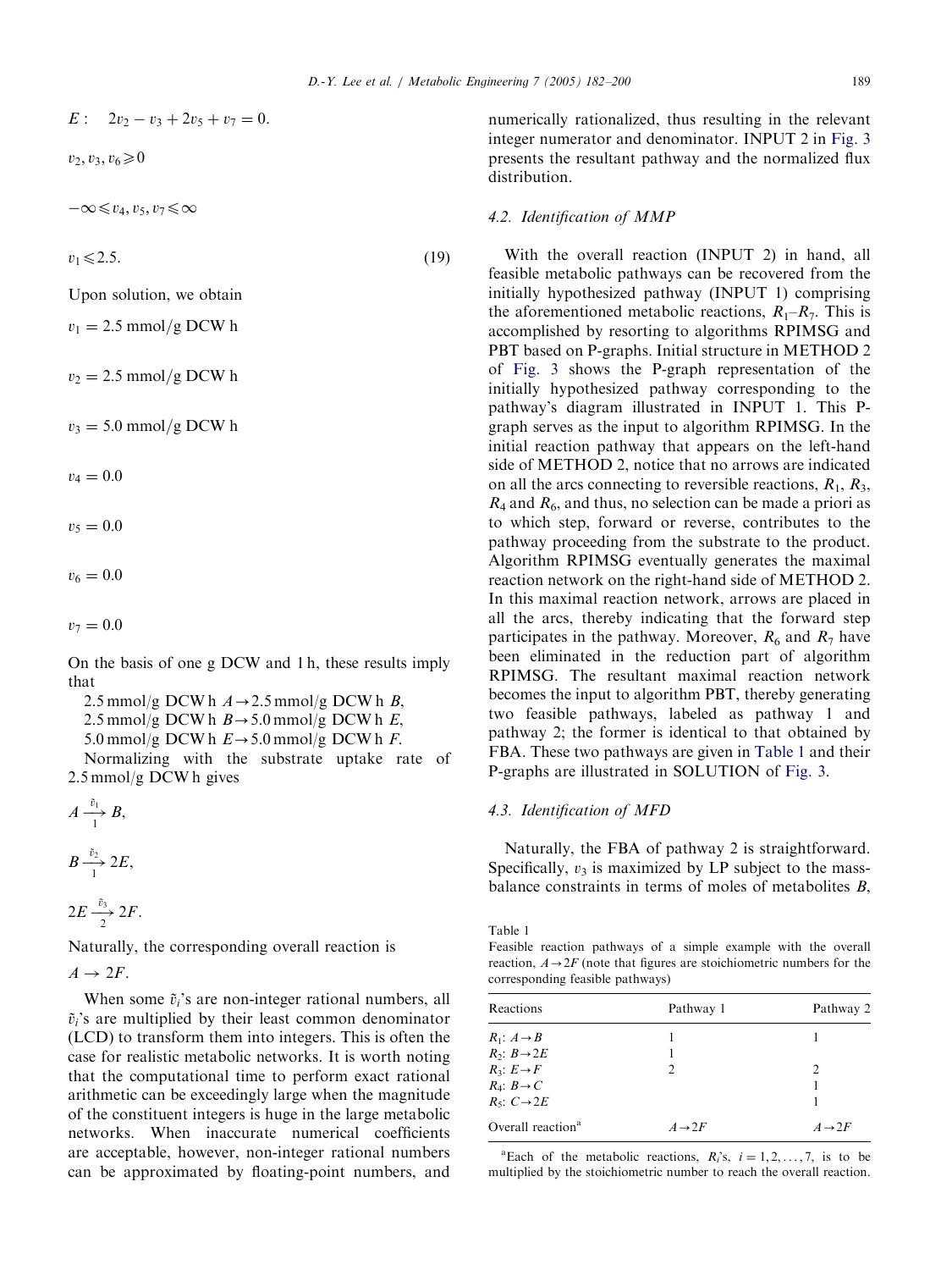<span id="page-8-0"></span>C, and E, and the substrate uptake rate of no more than 2.5 mmol/g DCW h. This results in

 $v_1 = 2.5$  mmol/g DCW h,

 $v_3 = 5.0$  mmol/g DCW h,

 $v_4 = 2.5$  mmol/g DCW h,

 $v_5 = 2.5$  mmol/g DCW h

or equivalently, upon normalization,

$$
R_1: A \xrightarrow{c_1} B,
$$
  
\n
$$
R_3: E \xrightarrow{ \tilde{v}_3} 2F,
$$
  
\n
$$
R_4: B \xrightarrow{\tilde{v}_4} C,
$$

 $\tilde{n}$ 

$$
R_5: \quad C \xrightarrow[1]{\tilde{v}_5} 2E.
$$

In summary, we have obtained 2 flux distributions corresponding to 2 metabolic pathways. In other words, we have MFD and MMP. Moreover, this illustrative example unequivocally demonstrates numerically that when normalized, the metabolic flux is identical to the corresponding stoichiometric number for each metabolic reaction.

#### 5. Application to a model of E. coli metabolism

# 5.1. In silico representation of the E. coli metabolic network

The *in silico* model of *E. coli* metabolism [\(Schilling et](#page-17-0) [al., 2001](#page-17-0)) is reconstructed to illustrate the proposed unified approach for identifying MFD and MMP. Fig. 4 depicts an overview of the metabolic network of the model. This network incorporates 52 metabolites (6 extracellular metabolites and 46 intermediates) and 48 metabolic reactions (see [Tables 2 and 3](#page-9-0)). Embedded in the metabolic network are the glycolytic pathway, the pentose phosphate pathway (PPP), the tricarboxylic acid (TCA) cycle, and the energy and redox metabolisms, along with the necessary transport reactions for extracellular metabolites. In addition, growth is quantified by a biomass equation derived from the drain of biosynthetic precursors (11 intermediates) into E. coli biomass with their appropriate ratios (see [Table 2](#page-9-0)).

Of extracellular metabolites, glucose is regarded as the only carbon source consumed through the system while metabolic products, i.e., ethanol and acetate, and biomass are allowed to be secreted or accumulated; however, all the intermediates are equally constrained. Fueling of the metabolic network is rendered possible by a constrained amount of glucose  $\left($  < 10 mmol/g DCW h) representing limited substrate availability, along with unconstrained uptake/secretion routes for inorganic



Fig. 4. Overview of the metabolic network of E. coli model [\(Schilling et al., 2001\)](#page-17-0): The network consists of 52 metabolites (6 extracellular metabolites and 46 intermediates) and 48 reactions (24 reversible and 24 irreversible reactions); when growth is quantified by the biomass equation derived from the drain of precursors (11 intermediates) into E. coli biomass with their appropriate ratios, biomass is regarded as an additional extracellular metabolite within the model; and 11 precursors for the production of biomass and cofactors should be equally constrained in FBA and be regarded as intermediates to satisfy axiom R3 (see [Tables 2 and 3](#page-9-0)).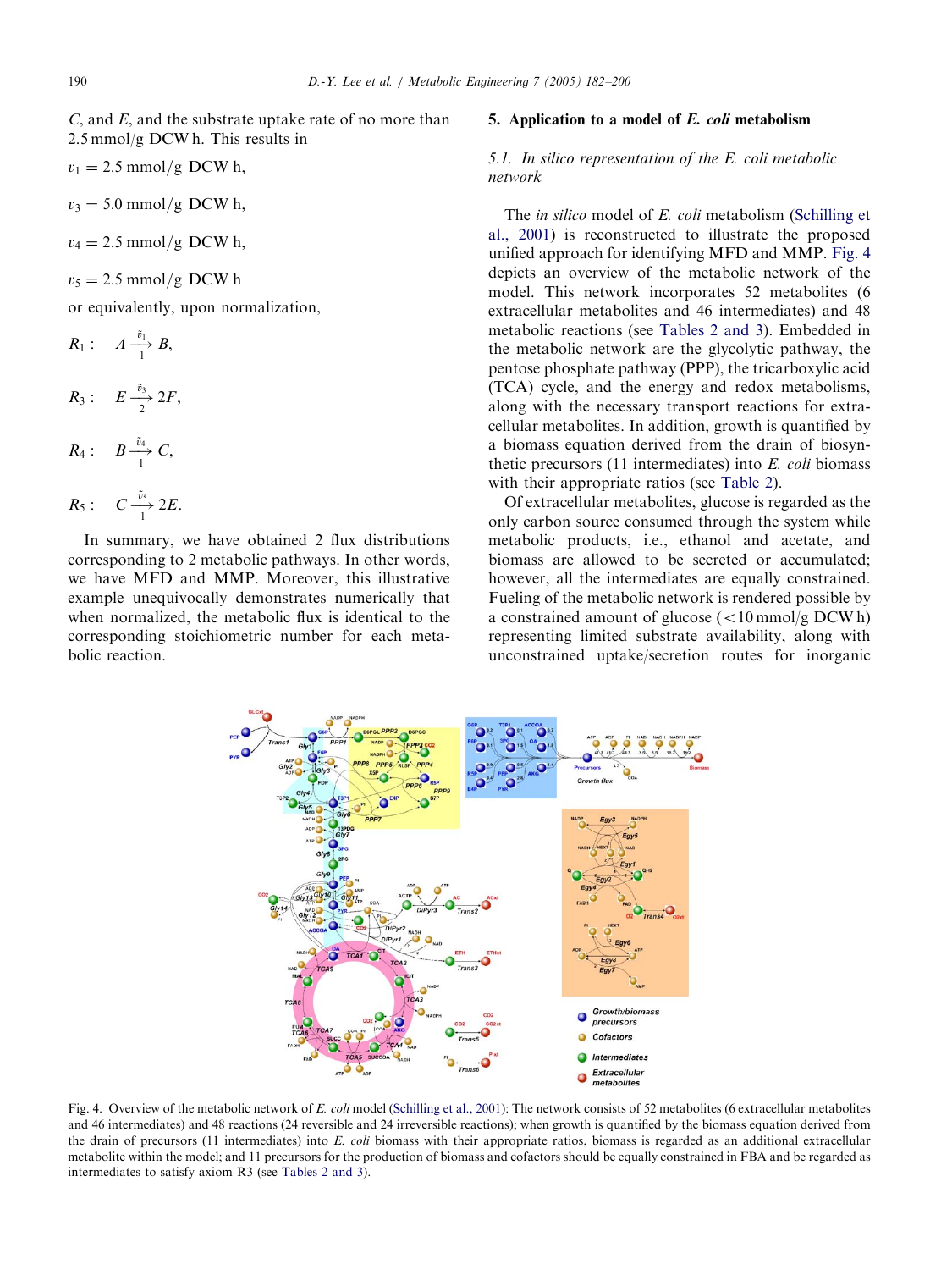<span id="page-9-0"></span>Table 2 Metabolic reactions for the E. coli model

| Enzyme                                      | Gene                     | Rxn no.        | Reaction                                                  | EC no.    |
|---------------------------------------------|--------------------------|----------------|-----------------------------------------------------------|-----------|
| Membrane transport (6)                      |                          | Trans          |                                                           |           |
| Phosphotransferase system                   | $P$ ts                   | 1              | $GLCxt + PEP \rightarrow G6P + PYR$                       |           |
| Acetate transport                           |                          | $\overline{2}$ | $AC \rightarrow ACxt$                                     |           |
| Ethanol transport                           |                          | 3              | $ETH \rightarrow ETHxt$                                   |           |
| Oxygen transport                            |                          | 4              | $Q2 \leftrightarrow Q2xt$                                 |           |
| Carbon dioxide transport                    |                          | 5              | $CO2 \leftrightarrow CO2xt$                               |           |
| Phosphate transport                         |                          | 6              | $PI \leftrightarrow PIxt$                                 |           |
| Glycolysis (14)                             |                          | Gly            |                                                           |           |
| Phosphoglucose isomerase                    | pgi                      | 1              | $G6P \leftrightarrow F6P$                                 | 5.3.1.9   |
| Phosphafructokinase                         | pfkA                     | $\overline{2}$ | $F6P + ATP \rightarrow ADP + F16P$                        | 2.7.1.11  |
| Fructose-1,6-bisphosphatase                 | fbp                      | 3              | $FDP \rightarrow F6P + PI$                                | 3.1.3.11  |
| Fructose-1,6-bisphophate aldolase           | fba                      | 4              | $FDP \leftrightarrow T3P1 + T3P2$                         | 4.1.2.13  |
| Triosphosphate isomerase                    | tpiA                     | 5              | $T3P1 \leftrightarrow T3P2$                               | 5.3.1.1   |
| Glyceraldehyde-3-phosphate<br>dehydrogenase | gapA                     | 6              | $T3P1 + PI + NAD \leftrightarrow NADH + 13PDG$            | 1.2.1.12  |
| Phosphoglycerate kinase                     | p g k                    | 7              | $13PDG + ADP \leftrightarrow ATP + 3PG$                   | 2.7.2.3   |
| Phosphoglycerate mutase                     | gpmA                     | 8              | $3PG \leftrightarrow 2PG$                                 | 5.4.2.1   |
| Enolase                                     | eno                      | 9              | $2PG \leftrightarrow PEP$                                 | 4.2.1.11  |
| Pyruvate kinase                             | pyk                      | 10             | $PEP + ADP \rightarrow ATP + PYR$                         | 2.7.1.40  |
| PEP synthase                                | ppsA                     | 11             | $PYR + ATP \rightarrow AMP + PI + PEP$                    | 2.7.9.2   |
| Pyruvate dehydrogenase                      | lpdA,                    | 12             | $PYR + COA + NAD$                                         | 1.2.4.1,  |
|                                             | aceEF                    |                | $\rightarrow$ NADH + CO2 + ACCOA                          | 2.3.1.12  |
| PEP carboxykinase                           | pckA                     | 13             | $OA + ATP \rightarrow ADP + PEP + CO2$                    | 4.1.1.49  |
| PEP carboxylase                             | ppc                      | 14             | $PEP + CO2 \rightarrow PI + OA$                           | 4.1.1.31  |
| Pentose phosphate pathway (8)               |                          | <b>PPP</b>     |                                                           |           |
| Glucose-6-phosphate dehydrogenase           | zwf                      | 1              | $G6P + NADP \leftrightarrow NADPH + D6PGL$                | 1.1.1.49  |
| 6-Phophogluconolactonase                    | pgl                      | 2              | $D6PGL \rightarrow D6PGC$                                 | 3.1.1.31  |
| 6-Phosphogluconate dehydrogenase            | gnd                      | 3              | $D6PGC + NADP \rightarrow NADPH + CO2 + RL5P$             | 1.1.1.44  |
| Ribose-5-phosphate isomerase                | rpiA                     | 4              | $RL5P \leftrightarrow R5P$                                | 5.3.1.6   |
| Ribulose phosphate 3-epimerase              | rpe                      | 5              | $RL5P \leftrightarrow X5P$                                | 5.1.3.1   |
| Transketolase 1                             | tkt AB                   | 6              | $R5P+X5P \leftrightarrow T3P1+STP$                        | 2.2.1.1   |
| Transaldolase                               | $t$ al $B$               | 7              | $T3P1 + STP \leftrightarrow E4P + F6P$                    | 2.2.1.2   |
| Transketolase 2                             | tkt AB                   | 8              | $X5P + E4P \leftrightarrow F6P + T3P1$                    | 2.2.1.1   |
| $TCA$ cycle $(9)$                           |                          | <b>TCA</b>     |                                                           |           |
| Citrate synthase                            | gltA                     | 1              | $ACCOA + OA \rightarrow COA + CIT$                        | 4.1.3.7   |
| Aconitase                                   | acnA                     | 2              | $CIT \leftrightarrow ICIT$                                | 4.2.1.3   |
| Isocitrate dehydrogenase                    | icdA                     | 3              | $ICIT + NADP \leftrightarrow CO2 + NADPH + AKG$           | 1.1.1.42  |
| 2-Ketoglutarate dehydrogenase               | sucAB                    | 4              | $AKG + NAD + COA$                                         | 1.2.4.2,  |
|                                             | lpdA                     |                | $\rightarrow$ CO2 + NADH + SUCCOA                         | 2.3.1.61, |
|                                             |                          |                |                                                           | 1.8.1.4   |
| Succinate thiokinase                        | succCD                   | 5              | $SUCCOA + ADP + PI$<br>$\leftrightarrow$ ATP + COA + SUCC | 6.2.1.5   |
| Succinate dehydrogenase                     | sdhABCD                  | 6              | $SUCC + FAD \rightarrow FADH + FUM$                       | 1.3.99.1  |
| Fumurate reductase                          | frdABCD                  | 7              | $FUM + FADH \rightarrow FAD + SUCC$                       | 1.3.99.1  |
| Fumarase                                    | $f \cup A B$             | 8              | $FUM \leftrightarrow MAL$                                 | 4.2.1.2   |
| Malate dehydrogenase                        | mdh                      | 9              | $MAL + NAD \leftrightarrow NADH + OA$                     | 1.1.1.37  |
| Dissimilation of pyruvate (3)               |                          | DiPyr          |                                                           |           |
| Acetaldehyde dehydrogenase                  | adhE                     |                | $ACCOA + 2$ NADH $\leftrightarrow$ 2                      | 1.2.1.10  |
|                                             |                          |                | $NAD + COA + ETH$                                         |           |
| Phosphotransacetylase                       | pta                      | 2              | $ACCOA + PI \leftrightarrow COA + ACTP$                   | 2.3.1.8   |
| Acetate kinase                              | ackA                     | 3              | $ACTP + ADP \leftrightarrow ATP + AC$                     | 2.7.2.1   |
| Energy/redox metabolism (8)                 |                          | Egy            |                                                           |           |
| NADH dehydrogenase I                        | nuoA                     | 1              | $NADH + Q \rightarrow NAD + QH2 + 2 HEXT$                 | 1.6.5.3   |
| Cytochrome oxidase bo3                      | $c\mathcal{V}$ <i>oA</i> | $\overline{c}$ | 2 QH2+O2 $\rightarrow$ 2 Q+4 HEXT                         | 1.10.2.2, |
|                                             |                          |                |                                                           | 1.9.3.1   |
| Pyridine nucleotide transhydrogenase        | pntAB                    | 3              | $NADPH + NAD \rightarrow NADP + NADH$                     | 1.6.1.1   |
| Succinate dehydrogenase complex             | sdhABCD                  | 4              | $FADH + Q \rightarrow FAD + QH2$                          | 1.3.5.1   |
| Pyridine nucleotide transhydrogenase        | pntAB                    | 5              | $NADP + NADH + 2 HEXT$<br>$\rightarrow$ NADPH + NAD       | 1.6.1.1   |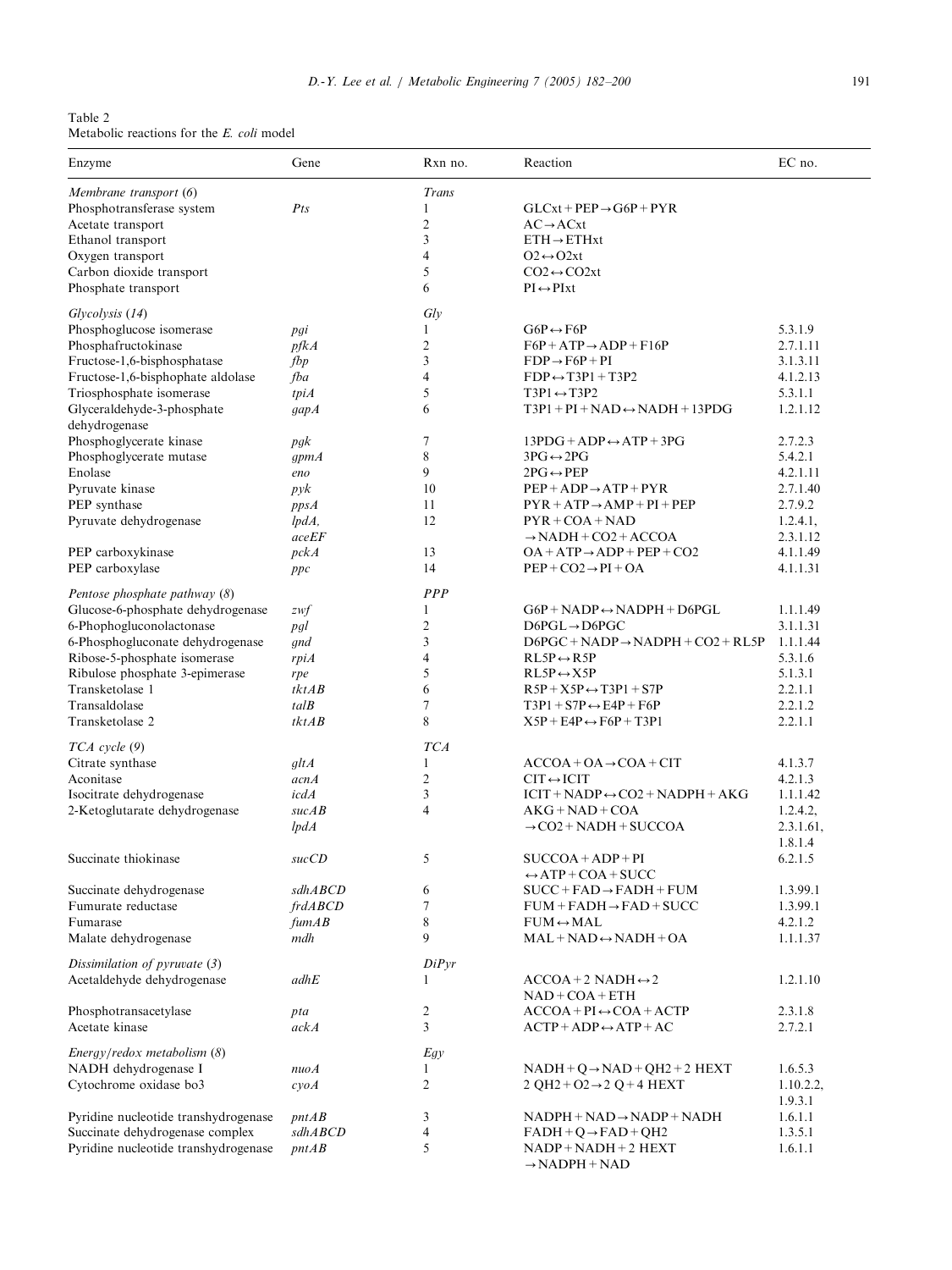## Table 2 (continued )

| Enzyme                                       | Gene            | $Rxn$ no. | Reaction                                                                                                                                                                                                                                                        | EC no.              |
|----------------------------------------------|-----------------|-----------|-----------------------------------------------------------------------------------------------------------------------------------------------------------------------------------------------------------------------------------------------------------------|---------------------|
| F0F1-ATPase<br>Adenylate kinase<br>ATP drain | at pABCD<br>adk | 6<br>8    | $ADP + PI + 3 HEXT \rightarrow ATP$<br>$ATP + AMP \leftrightarrow 2 ADP$<br>$ATP \rightarrow ADP + PI$                                                                                                                                                          | 3.6.1.34<br>2.7.4.3 |
| Growth flux $(1)$                            |                 |           | 41.3 $ATP + 3.5$ $NAD + 18.2$ $NADPH + 0.2$<br>$G6P + 0.1$ F6P + 0.9 R5P + 0.4 E4P + 0.1<br>$T3P1 + 1.5$ $3PG + 0.5$ $PEP + 2.8$ $PYR + 3.7$<br>$ACCOA + 1.8 OA + 1.1 AKG$<br>$\rightarrow$ 41.3 ADP + 41.3 PI + 3.5 NADH + 18.2<br>$NADP + 3.7 COA + B IOMASS$ |                     |

Table 3 (continued)

Abbreviation Compound

## Table 3

Abbreviations of metabolites in the reactions of the E. coli model

| Abbreviation                           | Compound                                    |                                       |                                                              |
|----------------------------------------|---------------------------------------------|---------------------------------------|--------------------------------------------------------------|
|                                        |                                             | QH2                                   | Ubiquinol                                                    |
| Extracellular metabolites (7)<br>GLCxt | Glucose (external)                          | R <sub>5</sub> P<br>RL5P              | Ribose 5-phosphate                                           |
| ACxt                                   | Acetate (external)                          | S7P                                   | $d$ -Ribulose 5-phosphate<br>$d$ -Sedoheptulose-7-P          |
| <b>ETHxt</b>                           | Ethanol (external)                          | <b>SUCC</b>                           | Succinate                                                    |
| O2xt                                   | Oxygen (external)                           | <b>SUCCOA</b>                         | Succinyl-CoA                                                 |
| CO2xt                                  | Carbon dioxide (external)                   |                                       | Glyceraldehyde-3-phosphate                                   |
| PIxt                                   | Phosphate (external)                        | T3P1<br>T <sub>3</sub> P <sub>2</sub> |                                                              |
| <b>BIOMASS</b>                         | <b>Biomass</b>                              | X5P                                   | Dihydroxyacetone phosphate<br>Xylulose-5-phosphate           |
| Intracellular metabolites (46)         |                                             |                                       |                                                              |
| 13P2DG                                 | 1,3- $P$ - $d$ glycerate                    |                                       |                                                              |
| 2K3D6PG                                | 2-Dehydro-3-deoxy-6-P-gluconate             |                                       |                                                              |
| 2PG                                    | $2-P - d$ glycerate                         |                                       |                                                              |
| 3PG                                    | $3-P- d$ glycerate                          |                                       | phosphate, oxygen and carbon dioxide. (Note: g DCW           |
| AC                                     | Acetate                                     |                                       | stands for grams dry cell weight.)                           |
| <b>ACCOA</b>                           | Acetyl-CoA                                  |                                       | Based on the hypothesis that biological functions in         |
| <b>ACTP</b>                            | Acetyl-phosphate                            |                                       | the cell evolve optimally under the given environmental      |
| ADP                                    | Adenosine diphosphate                       |                                       | conditions (Bialy, 2001; Edwards et al., 2002), the cell     |
| <b>AKG</b>                             | A-Ketoglutarate                             |                                       |                                                              |
| AMP                                    | Adenosine monophosphate                     |                                       | behavior can be predicted under various culture condi-       |
| <b>ATP</b>                             | Adenosine triphosphate                      |                                       | tions by means of FBA. Herein, three scenarios or cases      |
| <b>CIT</b>                             | Citrate                                     |                                       | representing different culture conditions are considered     |
| CO <sub>2</sub>                        | Carbon dioxide                              |                                       | for physiologically meaningful results by setting some of    |
| <b>COA</b>                             | Coenzyme A-SH                               |                                       | the fluxes as the desired targets (objective functions)      |
| D6PGC                                  | $d$ -6-Phosphoglucono- $\delta$ -lactone    |                                       |                                                              |
| D6PGL                                  | $d$ -6-Phosphogluconate                     |                                       | within the defined system. In the first, the growth flux     |
| E4P                                    | Erythrose 4-phosphate                       |                                       | generating biomass is maximized under nutritionally          |
| <b>ETH</b>                             | Ethanol                                     |                                       | rich growth conditions (Varma and Palsson, 1994b). In        |
| <b>FDP</b>                             | Fructose 1,6-diphosphate                    |                                       | the second, the generation of acetate is maximized at a      |
| F6P                                    | Fructose 6-phosphate                        |                                       | limited level of oxygen (slightly anaerobic conditions)      |
| FAD                                    | Flavin adenine dinucleotide                 |                                       |                                                              |
| <b>FADH</b>                            |                                             |                                       | (Majewski and Domach, 1990; Varma et al., 1993). In          |
| <b>FUM</b>                             | Fumarate                                    |                                       | the third, the ethanol production is set as the desired      |
| G6P                                    | Glucose 6-phosphate                         |                                       | target to be maximized within the defined system under       |
| <b>HEXT</b>                            | External $H^+$                              |                                       | highly oxygen-limited or anaerobic conditions (Wong et       |
| <b>ICIT</b>                            | Isocitrate                                  |                                       | al., 1999; Varma et al., 1993). In the latter two cases, the |
| MAL                                    | Malate                                      |                                       |                                                              |
| <b>NAD</b>                             | Nicotinamide adenine dinucleotide           |                                       | use of non-growing cells is assumed for the production       |
| <b>NADH</b>                            |                                             |                                       | of metabolic products to obtain the maximum possible         |
| <b>NADP</b>                            | Nicotinamide adenine dinucleotide phosphate | yield.                                |                                                              |
| <b>NADPH</b>                           |                                             |                                       |                                                              |
| O <sub>2</sub>                         | Oxygen                                      |                                       | 5.2. Maximization of biomass production                      |
| OA                                     | Oxaloacetate                                |                                       |                                                              |
| PEP                                    | Phosphoenolpyruvate                         |                                       |                                                              |
| PI                                     | Phosphate (inorganic)                       |                                       | For this first case (maximization of biomass produc-         |
| <b>PYR</b>                             | Pyruvate                                    |                                       | tion), the objective function to be maximized in FBA is      |
| Q                                      | Ubiquinone                                  |                                       | the growth flux of the biosynthetic routes involving the     |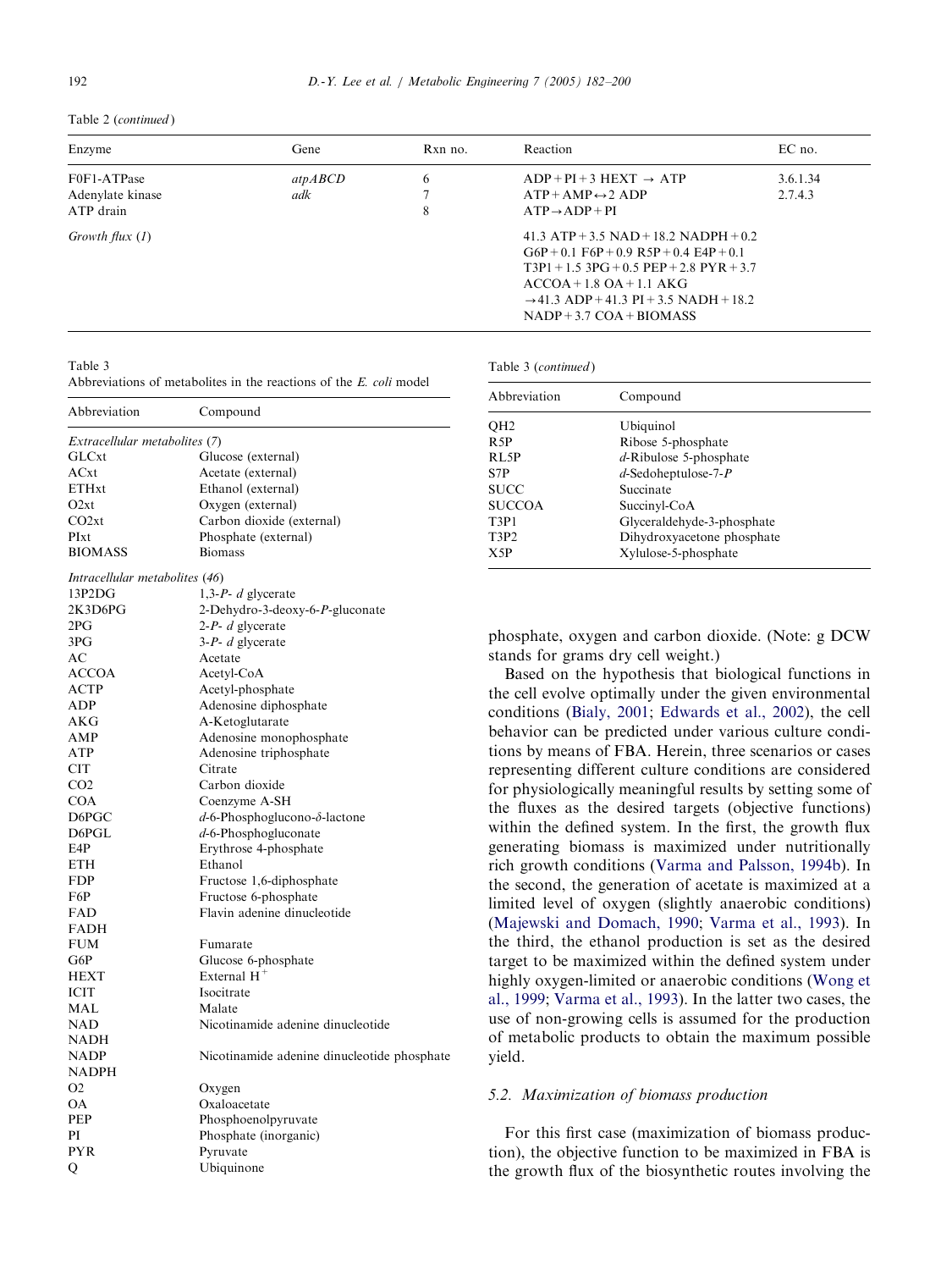<span id="page-11-0"></span>aforementioned 11 precursors (intermediates) for the cell growth in terms of biomass production as indicated in the upper right-hand corner of [Fig. 4;](#page-8-0) the availability of glucose is specified to be less than 10 mmol/g DCW h. The maximization has yielded the theoretical maximum growth rate of 1.05 g biomass/g DCW h, which is in accord with the available result ([Schilling et al., 2001\)](#page-17-0). Moreover, the net reaction balance in Table 4 is obtained from the net transport flux vector that is calculated from the resultant flux distribution given in [Table 5](#page-12-0) in conjunction with the stoichiometric coefficients. [Fig. 5a](#page-13-0) exhibits the flux distribution normalized by the glucose uptake rate of 10 mmol/g DCW h, thus resulting in the normalized net reaction balance

 $GLCxt + 0.390$ PIxt + 1.376O2xt

#### $\rightarrow$  0.105Biomass + 1.498CO2xt.

The overall reaction is obtained by rendering the stoichiometric coefficients in the above expression to be integers by multiplying all the coefficients with their LCD, thereby giving rise to

 $58610GLCxt + 80667O2xt + 22866PIxt$ 

#### $\rightarrow$  87774CO2xt + 6180BIOMASS.

[Fig. 6](#page-13-0) illustrates the P-graph representation of the pathways corresponding to the glycolytic pathway, PPP and TCA cycle of the E. coli model. This P-graph, combined with the pathways pertaining to the energy and redox metabolisms exhibited in the middle of the right-hand side of [Fig. 4](#page-8-0), serves as the input to algorithm RPIMSG for generating the maximal metabolic reaction network. In general, all feasible metabolic pathways, i.e., MMP are generated via algorithm PBT with the maximal metabolic reaction network as its input.

Nevertheless, only a single metabolic pathway is recovered for the case under consideration; in fact, this pathway is identical to that recovered by FBA at the outset. Naturally, FBA of this pathway gives rise to the same flux distribution as that obtained at the outset.

### 5.3. Maximization of acetate production

For this second case (maximization of acetate production), the objective function to be maximized in FBA is the acetate production which can be discerned in the middle portion of [Fig. 4](#page-8-0). In addition to the limitation of glucose availability, the oxygen supply level is specified at 10 mmol/g DCW h (see Table 4), which signifies slightly anaerobic conditions. Under these conditions, the theoretical maximum acetate production rate of 10 mmol/g DCW h has been obtained in the absence of cell growth. The resultant flux distribution is given in [Table 5,](#page-12-0) which gives rise to the net reaction balance given in [Table 5.](#page-12-0) [Fig. 5b](#page-13-0) exhibits the flux distribution normalized by the glucose uptake rate of 10 mmol/g DCW h. This, in turn, leads to the overall reaction,

# $GLCxt + O2xt \rightarrow ACxt + ETHxt + 2CO2xt,$

which signifies the external state.

Based on the above overall reaction, eight feasible metabolic pathways have been recovered via algorithms RPIMSG and PBT for the graph-theoretic pathway identification (MPI) from the aforementioned E. coli network model and concomitant metabolic reactions. Subsequently, the corresponding 8 flux distributions are obtained through the FBA of each of the 8 metabolic pathways (see [Table 5\)](#page-12-0).

Table 4

Net reaction balance equations and the resultant overall reactions of the E. coli metabolic model under various culture conditions

| Cases  | Conditions for FBA                                                                                                                                   | Net reaction balance and corresponding overall reaction (OR)                                                                                                           | MMP & MFD |                                                        |  |  |
|--------|------------------------------------------------------------------------------------------------------------------------------------------------------|------------------------------------------------------------------------------------------------------------------------------------------------------------------------|-----------|--------------------------------------------------------|--|--|
|        |                                                                                                                                                      |                                                                                                                                                                        |           | Numbers identified Computational time (s) <sup>a</sup> |  |  |
|        | Case 1 Max. Biomass production<br>Limited glucose uptake<br>$(<10 \,\mathrm{mmol/g}$ DCWh)                                                           | $10.0$ GLCxt + 3.90PLxt + 13.76O2xt $\rightarrow$ 1.05Biomass + 14.98CO2xt 1<br>OR: $58610$ GLCxt + $80667$ O2xt + 22866PIxt<br>$\rightarrow$ 87774CO2xt + 6180BIOMASS |           | 0.04                                                   |  |  |
|        | Case 2 Max. ACxt production<br>Limited glucose uptake<br>$(<10 \,\mathrm{mmol/g}$ DCWh)<br>Limited oxygen uptake<br>$\left($ < 10 mmol/g DCW h)      | $10.0$ GLCxt + $10.0$ O2xt $\rightarrow$ 10.0ACxt + 10.0ETHxt + 20.0CO2xt<br>OR: GLCxt + O2xt $\rightarrow$ ACxt + ETHxt + 2CO2xt                                      | 8         | 0.241                                                  |  |  |
| Case 3 | Max. ETHxt production<br>Limited glucose uptake<br>$(<10 \,\mathrm{mmol/g}$ DCW h)<br>Disallowed oxygen uptake<br>$(= 0 \,\mathrm{mmol/g} \, DCW h)$ | 10.0 GLCxt $\rightarrow$ 20.0ETHxt + 20.0CO2xt<br>OR: GLCxt $\rightarrow$ 2ETHxt + 2CO2xt                                                                              | 4         | 0.111                                                  |  |  |

Abbreviation: ACxt, acetate (external); CO2xt, carbon dioxide (external); ETHxt, ethanol (external); GLCxt, glucose (external); O2xt, Oxygen (external); PIxt, phosphate (external); FBA, flux balance analysis; MMP, multiple metabolic pathways; MFD, multiple flux distributions. <sup>a</sup> <sup>a</sup>PC (Pentium-IV 1.8 GHz, 768 MB RAM).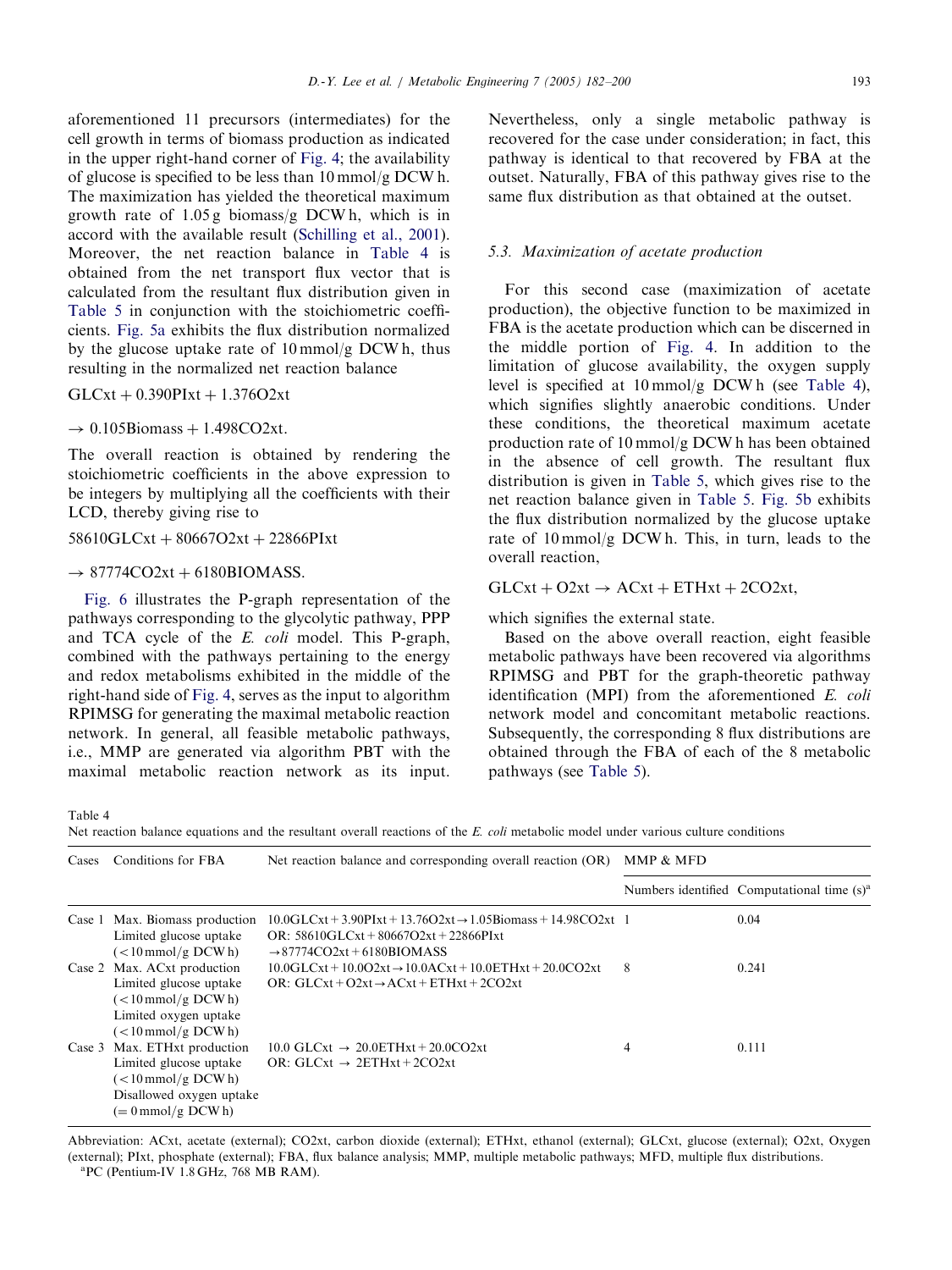<span id="page-12-0"></span>

| Table 5                                                                                                             |  |  |
|---------------------------------------------------------------------------------------------------------------------|--|--|
| Resultant flux distributions for three cases and the corresponding multiple flux distributions (unit: mmol/g DCW h) |  |  |

| Flux             |                          | Case 1 <sup>ª</sup> Case 2 <sup>b</sup> |          |          |          |          |          |          | Case 3 <sup>c</sup> |          |          |          |                                                                                                                                     |
|------------------|--------------------------|-----------------------------------------|----------|----------|----------|----------|----------|----------|---------------------|----------|----------|----------|-------------------------------------------------------------------------------------------------------------------------------------|
|                  |                          |                                         |          |          |          |          |          |          |                     |          |          |          | Solution 1 Solution 2 Solution 3 Solution 4 Solution 5 Solution 6 Solution 7 Solution 8 Solution 1 Solution 2 Solution 3 Solution 4 |
| <b>Trans1</b>    | 10.00                    | 10.00                                   | 10.00    | 10.00    | 10.00    | 10.00    | 10.00    | 10.00    | 10.00               | 10.00    | 10.00    | 10.00    | 10.00                                                                                                                               |
| Trans2           |                          | 10.00                                   | 10.00    | 10.00    | 10.00    | 10.00    | 10.00    | 10.00    | 10.00               |          |          |          |                                                                                                                                     |
| Trans3           |                          | 10.00                                   | 10.00    | 10.00    | 10.00    | 10.00    | 10.00    | 10.00    | 10.00               | 20.00    | 20.00    | 20.00    | 20.00                                                                                                                               |
|                  | $Trans4 - 13.76 - 10.00$ |                                         | $-10.00$ | $-10.00$ | $-10.00$ | $-10.00$ | $-10.00$ | $-10.00$ | $-10.00$            |          |          |          |                                                                                                                                     |
| Trans5           | 14.98                    | 20.00                                   | 20.00    | 20.00    | 20.00    | 20.00    | 20.00    | 20.00    | 20.00               | 20.00    | 20.00    | 20.00    | 20.00                                                                                                                               |
| <b>Trans6</b>    | $-3.90$                  |                                         |          |          |          |          |          |          |                     |          |          |          |                                                                                                                                     |
| Gly1             | 1.33                     | 10.00                                   | 10.00    | 10.00    | 10.00    | 10.00    | 10.00    | 10.00    | 10.00               | 10.00    | 10.00    | 10.00    | 10.00                                                                                                                               |
| Gly2             | 6.09                     | 10.00                                   | 40.00    | 10.00    | 10.00    | 66.67    | 10.00    | 10.00    | 10.00               | 10.00    | 30.00    | 10.00    | 10.00                                                                                                                               |
| Gly3             |                          |                                         | 30.00    |          |          | 56.67    |          |          |                     |          | 20.00    |          |                                                                                                                                     |
| Gly4             | 6.09                     | 10.00                                   | 10.00    | 10.00    | 10.00    | 10.00    | 10.00    | 10.00    | 10.00               | 10.00    | 10.00    | 10.00    | 10.00                                                                                                                               |
| Gly5             |                          | $-6.09 - 10.00$                         | $-10.00$ | $-10.00$ | $-10.00$ | $-10.00$ | $-10.00$ | $-10.00$ | $-10.00$            | $-10.00$ | $-10.00$ | $-10.00$ | $-10.00$                                                                                                                            |
| Gly6             | 14.30                    | 20.00                                   | 20.00    | 20.00    | 20.00    | 20.00    | 20.00    | 20.00    | 20.00               | 20.00    | 20.00    | 20.00    | 20.00                                                                                                                               |
| Glv7             | 14.30                    | 20.00                                   | 20.00    | 20.00    | 20.00    | 20.00    | 20.00    | 20.00    | 20.00               | 20.00    | 20.00    | 20.00    | 20.00                                                                                                                               |
| Gly8             | 12.72                    | 20.00                                   | 20.00    | 20.00    | 20.00    | 20.00    | 20.00    | 20.00    | 20.00               | 20.00    | 20.00    | 20.00    | 20.00                                                                                                                               |
| Gly9             | 12.72                    | 20.00                                   | 20.00    | 20.00    | 20.00    | 20.00    | 20.00    | 20.00    | 20.00               | 20.00    | 20.00    | 20.00    | 20.00                                                                                                                               |
| Gly10            |                          | 40.00                                   | 10.00    | 10.00    | 10.00    | 10.00    | 10.00    | 10.00    | 66.67               | 10.00    | 10.00    | 10.00    | 30.00                                                                                                                               |
| Gly11            | 0.87                     | 30.00                                   |          |          |          |          |          |          | 56.67               |          |          |          | 20.00                                                                                                                               |
| Gly12            | 6.18                     | 20.00                                   | 20.00    | 20.00    | 20.00    | 20.00    | 20.00    | 20.00    | 20.00               | 20.00    | 20.00    | 20.00    | 20.00                                                                                                                               |
| Gly13            |                          |                                         |          |          | 30.00    |          |          | 56.67    |                     | 20.00    |          |          |                                                                                                                                     |
| Gly14            | 3.06                     |                                         |          |          | 30.00    |          |          | 56.67    |                     | 20.00    |          |          |                                                                                                                                     |
| <b>PPP1</b>      | 8.46                     |                                         |          |          |          |          |          |          |                     |          |          |          |                                                                                                                                     |
| PPP2             | 8.46                     |                                         |          |          |          |          |          |          |                     |          |          |          |                                                                                                                                     |
| PPP3             | 8.46                     |                                         |          |          |          |          |          |          |                     |          |          |          |                                                                                                                                     |
| PPP4             | 3.59                     |                                         |          |          |          |          |          |          |                     |          |          |          |                                                                                                                                     |
| PPP5             | 4.86                     |                                         |          |          |          |          |          |          |                     |          |          |          |                                                                                                                                     |
| PP <sub>P6</sub> | 2.64                     |                                         |          |          |          |          |          |          |                     |          |          |          |                                                                                                                                     |
| PPP7             | 2.64                     |                                         |          |          |          |          |          |          |                     |          |          |          |                                                                                                                                     |
| PPP8             | 2.22                     |                                         |          |          |          |          |          |          |                     |          |          |          |                                                                                                                                     |
| TCA1             | 2.28                     |                                         |          |          |          |          |          |          |                     |          |          |          |                                                                                                                                     |
| TCA2             | 2.28                     |                                         |          |          |          |          |          |          |                     |          |          |          |                                                                                                                                     |
| TCA3             | 2.28                     |                                         |          |          |          |          |          |          |                     |          |          |          |                                                                                                                                     |
| TCA4             | 1.12                     |                                         |          |          |          |          |          |          |                     |          |          |          |                                                                                                                                     |
| TCA5             | 1.12                     |                                         |          |          |          |          |          |          |                     |          |          |          |                                                                                                                                     |
| TCA6             | 1.12                     |                                         |          |          |          |          |          |          |                     |          |          |          |                                                                                                                                     |
| TCA7             |                          |                                         |          |          |          |          |          |          |                     |          |          |          |                                                                                                                                     |
| TCA8             | 1.12                     |                                         |          |          |          |          |          |          |                     |          |          |          |                                                                                                                                     |
| TCA9             | 1.12                     |                                         |          |          |          |          |          |          |                     |          |          |          |                                                                                                                                     |
| DiPyr1           |                          | 10.00                                   | 10.00    | 10.00    | 10.00    | 10.00    | 10.00    | 10.00    | 10.00               | 20.00    | 20.00    | 20.00    | 20.00                                                                                                                               |
| DiPyr2           |                          | 10.00                                   | 10.00    | 10.00    | 10.00    | 10.00    | 10.00    | 10.00    | 10.00               |          |          |          |                                                                                                                                     |
| DiPyr3           |                          | 10.00                                   | 10.00    | 10.00    | 10.00    | 10.00    | 10.00    | 10.00    | 10.00               |          |          |          |                                                                                                                                     |
| Egy1             | 26.41                    | 20.00                                   | 20.00    | 20.00    | 20.00    | 20.00    | 20.00    | 20.00    | 20.00               |          |          |          |                                                                                                                                     |
| Egy2             | 13.76                    | 10.00                                   | 10.00    | 10.00    | 10.00    | 10.00    | 10.00    | 10.00    | 10.00               |          |          |          |                                                                                                                                     |
| Egy3             |                          | 40.00                                   | 40.00    | 40.00    | 40.00    |          |          |          |                     |          |          |          |                                                                                                                                     |
| Egy4             | 1.12                     |                                         |          |          |          |          |          |          |                     |          |          |          |                                                                                                                                     |
| Egy5             |                          | 40.00                                   | 40.00    | 40.00    | 40.00    |          |          |          |                     |          |          |          |                                                                                                                                     |
| Egy6             | 35.96                    |                                         |          |          |          | 26.67    | 26.67    | 26.67    | 26.67               |          |          |          |                                                                                                                                     |
| Egy7             | 0.87                     | 30.00                                   |          |          |          |          |          |          | 56.67               |          |          |          | 20.00                                                                                                                               |
| Egy8             |                          |                                         |          | 30.00    |          |          | 56.67    |          |                     |          |          | 20.00    |                                                                                                                                     |
| Growth           | 1.05                     |                                         |          |          |          |          |          |          |                     |          |          |          |                                                                                                                                     |

Note: Solution 1 for cases 2 and 3 are obtained by means of FBA; for the resultant net reaction balance equation of each case, see [Table 4](#page-11-0). Case 1: maximization of biomass production.

b Case 2: maximization of acetate production.

c Case 3: maximization of ethanol production.

# 5.4. Maximization of ethanol production

For this third case (maximization of ethanol production), in addition to the constraint that the glucose

availability is limited, the anaerobic condition is imposed (see [Table 4\)](#page-11-0). The objective function to be maximized in FBA is the ethanol production which can be achieved through the dissimilation of pyruvate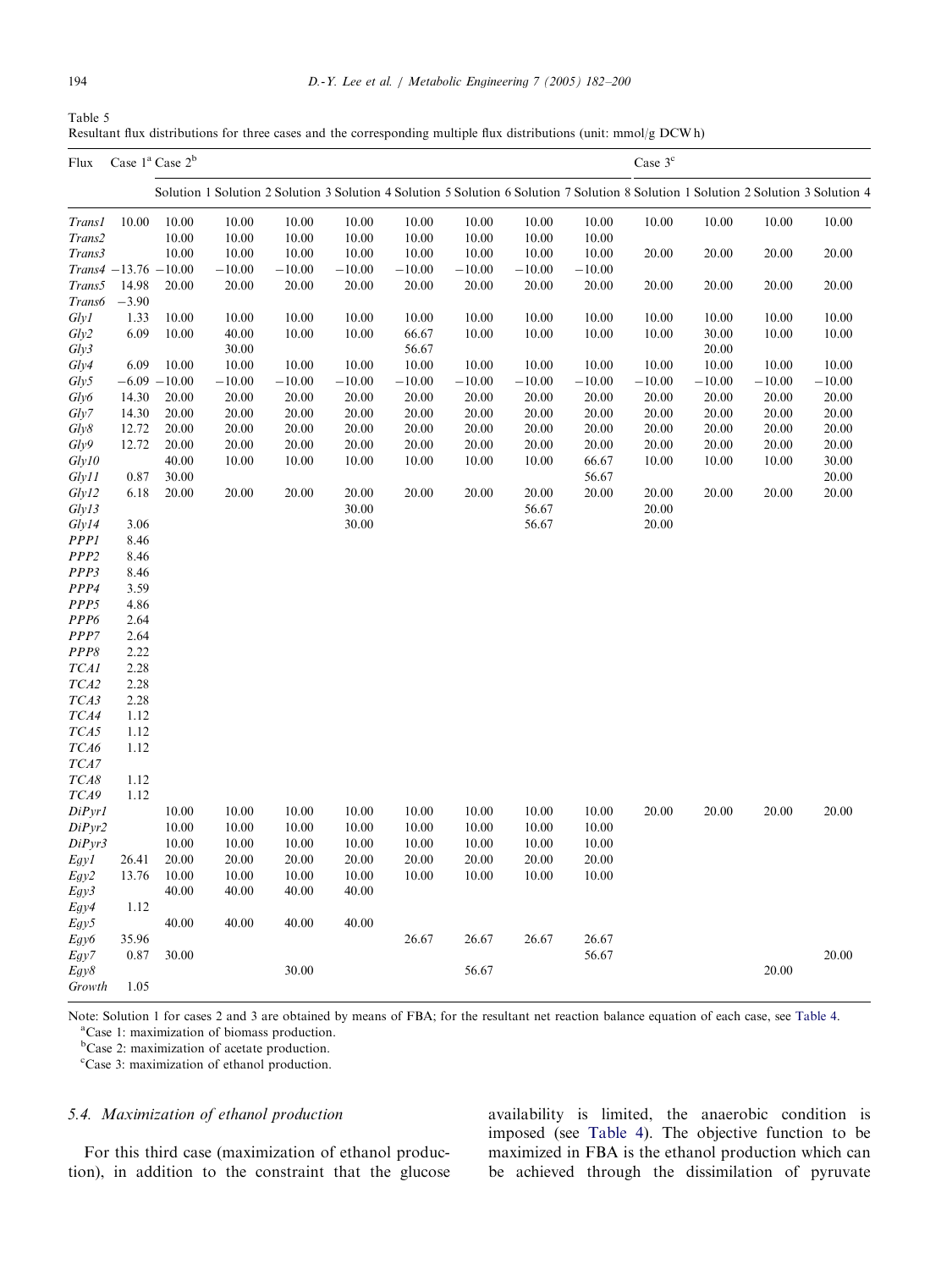<span id="page-13-0"></span>![](_page_13_Figure_1.jpeg)

Fig. 5. Normalized flux distributions for (a) the maximum biomass production, (b) maximum acetate production, and (c) maximum ethanol production of E. coli on glucose as the substrate: The thickness of arrows is proportional to the value of normalized flux; in the case of (a) the maximum biomass production, the theoretic maximum biomass yield of 0.105 g DCW/mmol glucose is achieved during the growth on glucose; the resultant flux distribution gives rise to the net reaction balance, GLCxt+0.39PIxt+1.376O2xt-0.105Biomass+1.498CO2xt, which is transformed into overall reaction, 58610GLCxt +80667O2xt +22866PIxt  $\rightarrow$  87774CO2xt +6180BIOMASS, by multiplying the coefficients by their LCD; and for detail, see the text, [Tables 4 and 5.](#page-11-0)

![](_page_13_Figure_3.jpeg)

Fig. 6. P-graph representation of the glycolytic pathway, pentose phosphate pathway, TCA cycle and dissimilation of pyruvate in the E. coli model: this P-graph can be combined with other pathways of the model, which, in turn, serves as the input to algorithm RPIMSG for generating the maximal metabolic reaction network.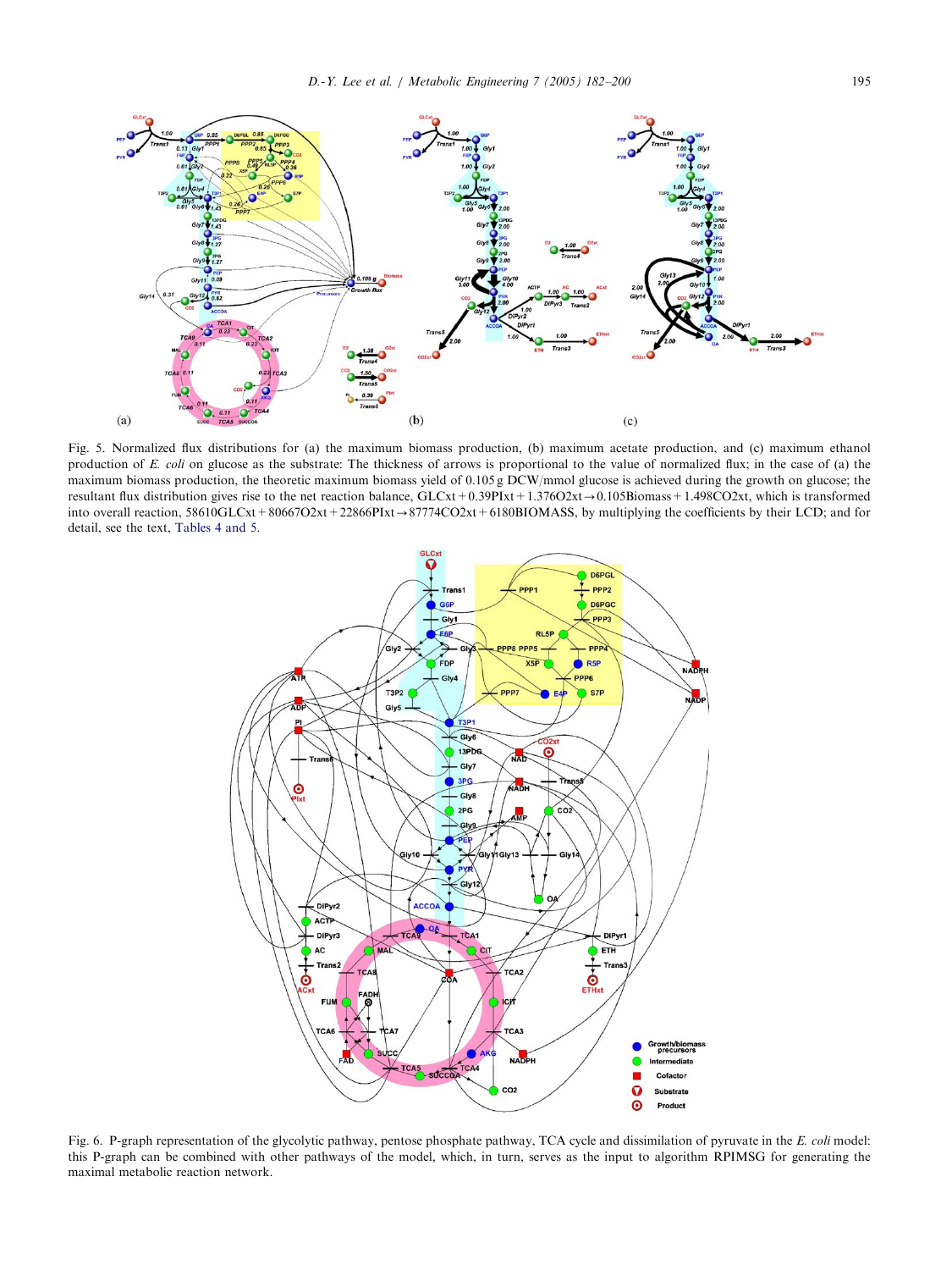![](_page_14_Figure_1.jpeg)

Fig. 7. Normalized multiple flux distributions for the maximum ethanol production: The thickness of the arrows is proportional to the value of normalized flux; there exist the four different flux distributions, (a), (b), (c) and (d), each leading to the same external state, i.e., the net reaction balance,  $GLCx \rightarrow 2 ETHxt + 2 CO2xt$ ; and the values of fluxes in each distributions are given in [Table 5.](#page-12-0)

initiated by its conversion into acetyl-CoA through reaction Gly12 (see [Fig. 4](#page-8-0)). The theoretical maximum ethanol production rate of 20 mmol/g DCW h has been obtained in the absence of cell growth. The resultant flux distribution given in [Table 5](#page-12-0) leads to the net reaction balance listed in [Table 4.](#page-11-0) [Fig. 5c](#page-13-0) exhibits the flux distribution normalized by the glucose uptake rate of 10 mmol/g DCW h, thus resulting in the overall reaction,

## $GLCxt \rightarrow 2ETHxt + 2CO2xt$ ,

which represents the external state.

Based on the above overall reaction, four feasible metabolic pathways have been recovered via algorithms RPIMSG and PBT for MPI from the metabolic reactions in the E. coli network model. Subsequently, the corresponding 4 flux distributions, illustrated in Fig. 7, are obtained through the FBA of each of the 4 feasible metabolic pathways. In the figure, note that the fluxes are distributed mainly through the glycolytic pathway in all the metabolic pathways; however, they involve distinctly different bypasses through the pathway.

# 6. Discussion

# 6.1. Stoichiometric numbers and parameter-independent metabolic fluxes

For the three conditions, i.e., the nutritionally rich growth, slightly anaerobic and anaerobic conditions, considered, the third phase of the proposed approach has yielded the fluxes of the metabolic reactions belonging to every feasible metabolic pathway in the MFD; and the

second phase, the stoichiometric numbers of these metabolic reactions. Moreover, it has been demonstrated unequivocally that if normalized with the smallest substrate intake and rendered integers by resorting to their LCD, the fluxes are identical to the stoichiometric numbers provided that each stoichiometric number is regarded as positive for each forward direction and negative for each reverse reaction (see the simple example). This obviously implies that the third phase of the proposed approach, i.e., the identification of MFD corresponding to the MMP identified by MPI in the second phase, is indeed redundant: The stoichiometric numbers of metabolic reactions in each pathway recovered in the second phase can be taken as the parameterindependent metabolic fluxes through the pathway. Naturally, the normalized fluxes can be recovered from the stoichiometric numbers that, in turn, give rises to the corresponding dimensional fluxes for any specific substrate intake rate. This renders it possible and meaningful to systematically generate the stoichiometric numbers of MMP as the multiple MFD in the parameter independent form from the available metabolic reaction databases for various microorganisms under wide ranging environmental conditions. As clearly articulated by several researchers [\(Lee et al., 2000;](#page-17-0) [Papin et al., 2002;](#page-17-0) [Phalakornkule et al., 2001](#page-17-0); [Mahadevan and Schilling,](#page-17-0) [2003](#page-17-0)), these MMP and the associated MFD have practical implication or utilities besides their obvious theoretical significance. Eventually, they can be organized as a library for broad dissemination. Some of the available metabolic reaction databases are: BioSilico (<http://biosilico.kaist.ac.kr/>), BRENDA [\(http://www.](http://www.brenda.uni-koeln.de/) [brenda.uni-koeln.de/\)](http://www.brenda.uni-koeln.de/), ENZYME [\(http://us.expasy.org/](http://us.expasy.org/enzyme/)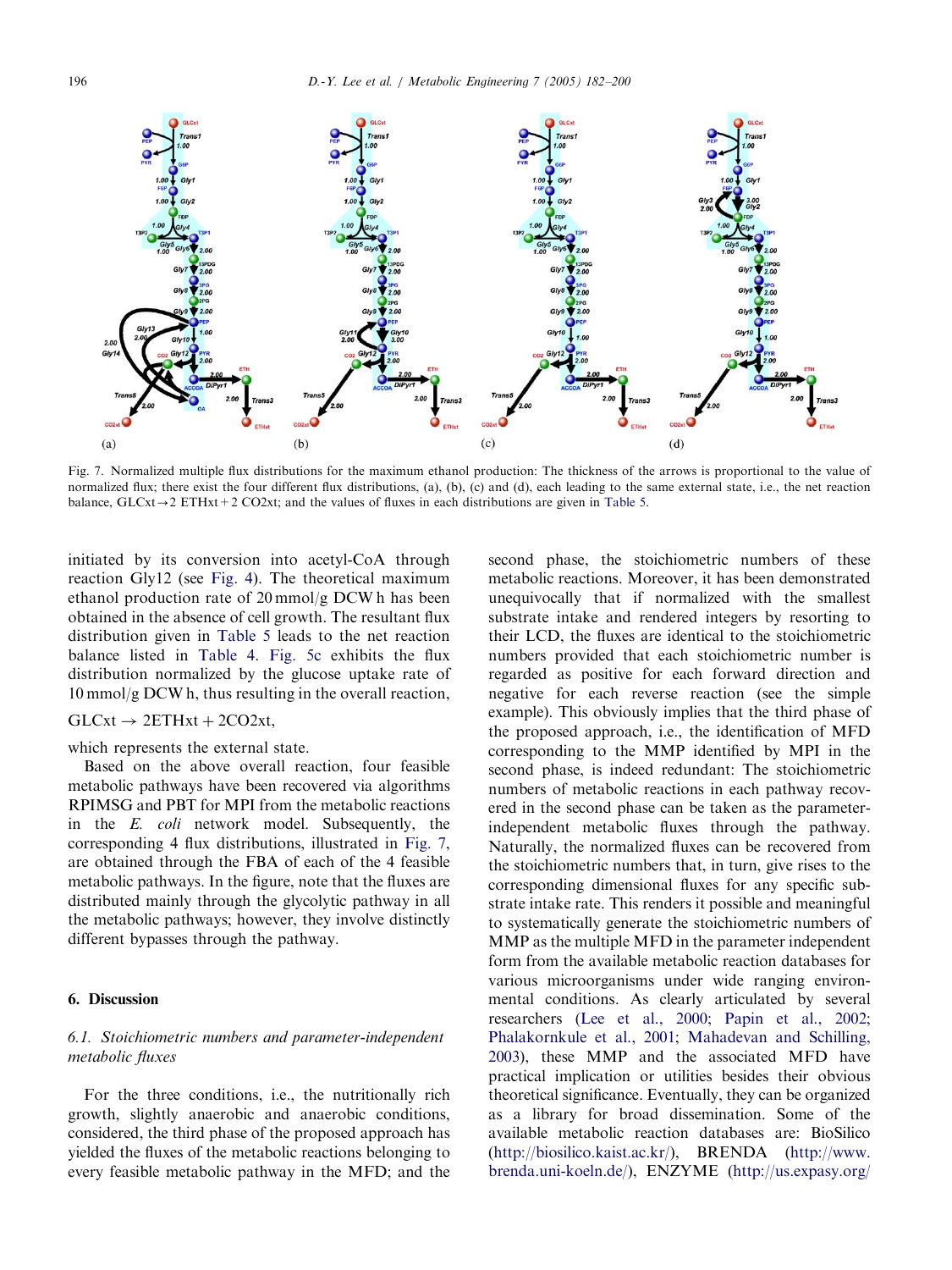[enzyme/\)](http://us.expasy.org/enzyme/), LIGAND [\(http://www.genome.ad.jp/ligand/\)](http://www.genome.ad.jp/ligand/), EcoCyc [\(http://www.ecocyc.org/](http://www.ecocyc.org/)) and MetaCyc [\(http://](http://www.metacyc.org/) [www.metacyc.org/](http://www.metacyc.org/)).

## 6.2. Computational efficacy

The proposed approach appears to be an alternative to the two well-known approaches [\(Schilling et al., 2000;](#page-17-0) [Schuster et al., 2000\)](#page-17-0) for identifying a complete set of feasible metabolic pathways (MMP) and the concomitant flux distributions (MFD), which give rise to a unique overall reaction representing an external state. These two approaches are the extreme pathways analysis ([Schilling](#page-17-0) [et al., 2000](#page-17-0)) and the elementary mode analysis [\(Schuster](#page-17-0) [et al., 2000](#page-17-0)), both of which are based on the convex analysis involving iterative operations of linear algebra. The former identifies all extreme pathways; and the latter, all elementary flux modes. Thus, each generates a complete set of feasible metabolic pathways together with the associated flux distributions for a multitude of the overall reactions representing various external states.

Any algorithm involving the enumeration of all feasible and independent pathways of a network tends to encounter difficulty due to the combinatorial explosion referred to as an NP-hard problem where the complexity is exponential in nature [\(Mavrovouniotis,](#page-17-0) [1995](#page-17-0); [Schilling et al., 2001](#page-17-0); [Klamt and Stelling, 2002;](#page-17-0) [Schuster et al., 2002\)](#page-18-0). In this regard, [Schilling et al.](#page-17-0)  $(2001)$  state: " $\dots$  as the size of the network increases in a linear fashion, the time to calculate the extreme pathways as well as the number of pathways increases in an exponential fashion.'' Moreover, according to [Schuster](#page-18-0) et al.  $(2002)$ , " $\ldots$  an elementary flux mode is a minimal set of enzymes that can operate at steady state with all irreversible reactions proceeding in the appropriate direction. In complex and dense networks, the computation of elementary modes often meets with the problem of combinatorial explosion.'' To cope with the difficulty due to this combinatorial explosion, the decomposition algorithm for metabolic networks based on the local connectivity of metabolites [\(Schuster et al., 2002](#page-18-0)) and the optimized algorithm in terms of speed, memory requirement and numerical stability [\(Klamt et al., 2003](#page-17-0)) have been developed. In our proposed approach, the difficulty in solving the combinatorial explosion problem can also be overcome by the profound reduction in the space in which at most the combinatorially feasible pathways are searched even in the worst case. This is partly accomplished by eliminating metabolic reactions which cannot be contained in any of such pathways through the construction of the maximal metabolic reaction network with the aid of algorithm RPIMSG at the outset of the graph-theoretic pathway identification. This algorithm is an exact polynomial algorithm [\(Fan et](#page-17-0) [al., 1999, 2001, 2002;](#page-17-0) [Friedler et al., 1993\)](#page-17-0).

The proposed approach's computational efficacy is also partly attributable to the fact that the final selection of the feasible metabolic pathways directly from the maximal reaction network by algorithm PBT is immeasurably accelerated by means of a unique branchand-bound scheme. A traditional implicit enumeration procedure highly likely generates an enormous number of redundant combinations. The number of combinations, however, can be significantly reduced by resorting to an axiom system expressing the obvious combinatorial properties inherent in feasible metabolic pathways. This scheme exploits the structural features of feasible metabolic reaction networks as expressed by axioms T1–T7.

In the simple example, only 3 pathways are combinatorially feasible among  $(3^4 \tcdot 2^3 - 1)$ , or 647, possible pathways from the 4 reversible and 3 irreversible reactions. For the third case (maximization of ethanol production) of the E. coli model, only 236 pathways are combinatorially feasible among  $(3^{25} \cdot 2^{23} - 1)$  possible combinations from the 25 reversible and 23 irreversible reactions; this number is merely 0.0001% of the total number of possible networks. Note that eliminating the majority, e.g., 99%, of infeasible or redundant pathways to accelerate the search by many orders of magnitude can hardly be achieved by any conventional Mixed Integer Programming (MIP) method. The computational efficacy of our approach is amply reflected in the computational time of less than 1 s with a PC (Intel Pentium IV, 1.8 GHz, 768 MB RAM) to obtain the results for each of the 3 cases (see [Table 1](#page-7-0)).

#### 6.3. Large-size application and cell robustness

The unified approach proposed is applied to problems of maximal production of various metabolic products by E. coli based on its large-scale model involving as many as 300 metabolic reactions. The preliminary results obtained unequivocally indicate that problems of even such complexity are amenable to the proposed approach when implemented on a PC of modest capacity, e.g., the one adopted in the current work. In fact, the approach has given rise to hundreds or thousands of MMP under various culture conditions. This pathway redundancy implies cell robustness which is a unique feature of complex systems ([Carlson and Doyle, 2002](#page-16-0); [Stelling](#page-18-0) [et al., 2002](#page-18-0)): the network function can be sustained towards some internal disturbances, e.g., gene mutations by possibly redistributing fluxes through one of the MMP. Details will be presented in our forthcoming contribution.

The computing efficiency of the proposed approach can be further enhanced by means of parallel or grid computing. Algorithm PBT preserves the useful property of conventional branch-and-bound of being suitable for parallel implementation. Specifically, all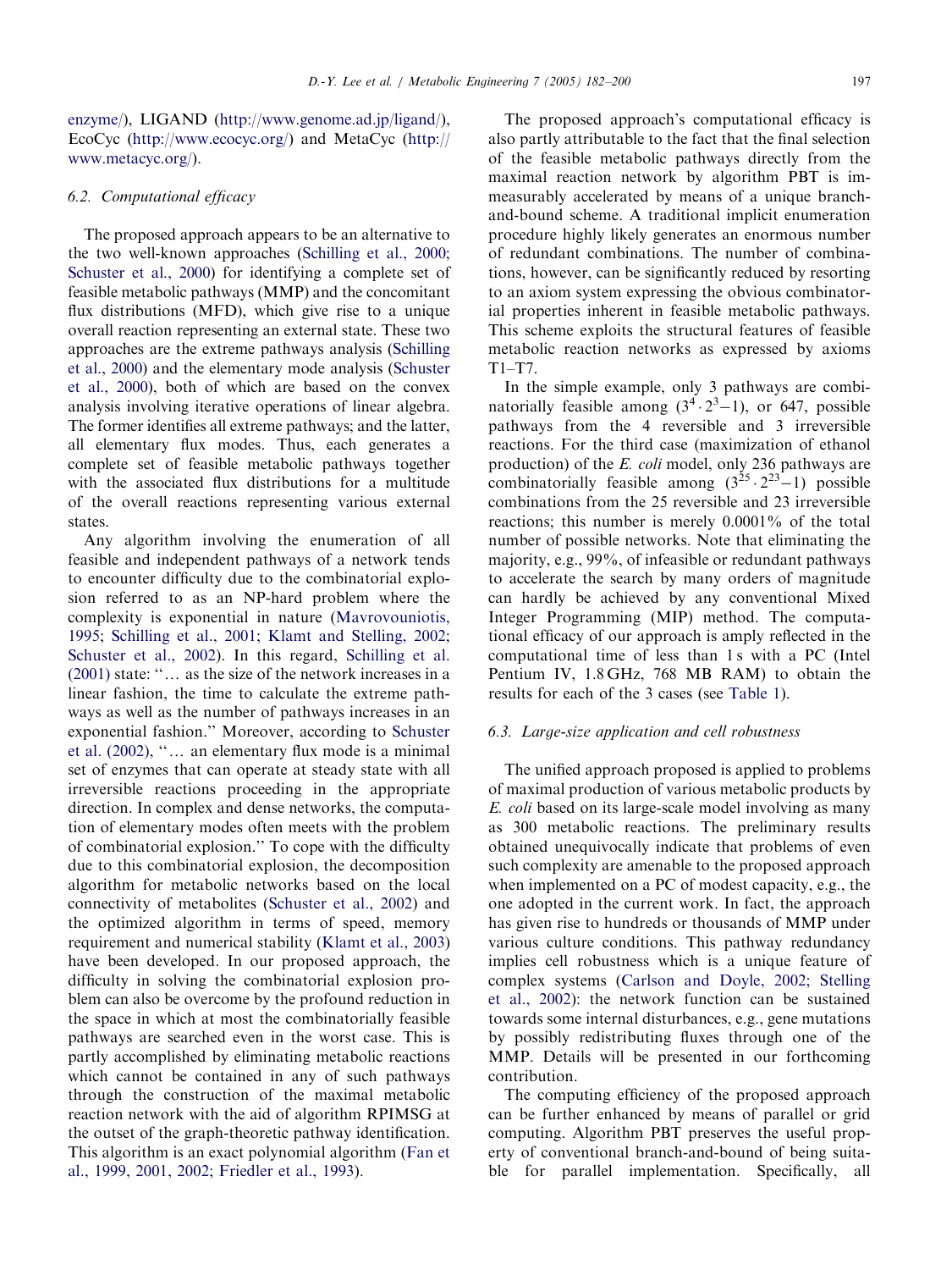<span id="page-16-0"></span>subproblems in the branches of an enumeration tree in algorithm PBT can be divided to generate a master-slave architecture [\(Varga et al., 1995\)](#page-18-0); subsequently, they can be solved separately in the multi-processor or parallel computing environment. The resulting computing scheme or system can be promising for the analysis of the genome-wide networks with more than 1000 metabolic reactions and 700 metabolites. This would facilitate the discovery of antimicrobial drug targets that are essential for the growth or survival of a pathogen satisfying the principle of selective toxicity.

Conventionally, drug targets are identified by comparative analysis of a host (i.e., human cell) and the microbial pathogen on the metabolic pathway maps, where enzymes unique to the pathogen are regarded as potential drug targets: inactivating those enzymes may selectively threaten the pathogen without harm to the host [\(Fairlamb, 2002;](#page-17-0) [Karp et al., 1999;](#page-17-0) [Lindroos and](#page-17-0) [Andersson, 2002\)](#page-17-0). The existence of multiple pathways or flux distributions, however, implies that their "back-up" pathways may possibly be activated to perform the same function even though some potential drug-target enzymes identified are disrupted under certain environmental conditions in the cell. Such fault-tolerance or robustness may be a key to cell survival against environmental or genetic change. Thus, inactivating common enzymes among the drug targets involved in MMP may attenuate the cellular function, thereby killing the pathogen. In this regard, the proposed approach would provide novel insight into drug discovery.

#### 7. Concluding remarks

The current work proposes a computationally efficient approach for identifying MMP and the concomitant MFD. These MMP or MFD attain a unique phenotypic state whose manifestation is the overall reaction. Nevertheless, the final identification of a valid flux distribution among the different distributions must await experimental verification by means of various methods, e.g., an isotopic tracer method with nuclear magnetic resonance (NMR) spectroscopy and/or gas chromatography-mass spectrometry (GC-MS). The approach would serve as an alternative to the methods based on convex analysis adopted in most, if not all, of the available approaches. The unified approach proposed complementarily identifies MMP and MFD by judiciously integrating FBA based on LP and the graphtheoretic method for reaction-pathway identification. The results from the application of the unified approach proposed to the E. coli model demonstrate its profound efficiency and efficacy and reveal that the stoichiometric numbers of metabolic reactions are identical to the parameter-independent metabolic fluxes. The computational efficacy of the proposed unified approach is

mainly attributable to the fact that it resorts to the P-graph. The P-graph, a unique bipartite graph, together with the representation of the structure of any material or molecular transformation network obeying the laws of mass conservation and/or stiochiometry, e.g., metabolic pathway, renders it possible to capture the syntactic and semantic contents of the network and to craft a set of axiomatic statements depicting the network's structure. Such axiomatic statements have naturally given rise to a set of three highly compact and efficient algorithms. The computational efficacy of the proposed unified approach has been ascertained by successfully extending its application to the E. coli models involving 300 and 700 metabolic reactions, the results which will be in our forthcoming contributions. The resultant MMP and MFD attaining a unique external state imply the surprising adaptability and robustness of the intricate cellular network as a key to cell survival against environmental or genetic change. It is highly plausible that the approach proposed herein is applicable to drug discovery.

#### Acknowledgments

This work was supported by the Korean Systems Biology Research Program (M10309020000-03B5002- 00000) of the Ministry of Science and Technology and by the BK21 project. Further supports by the LG Chemicals Chair Professorship, IBM-SUR program, and the Center for Ultramicrochemical Process Systems sponsored by KOSEF are appreciated. The participation of the second, fifth, sixth and seventh authors in the project was financially supported by their respective institutions.

#### Appendix A. Supplementary Materials

The online version of this article contains additional supplementary data. Please visit [doi:10.1016/j.ymben.](dx.doi.org/10.1016/j.ymben.2005.02.002) [2005.02.002.](dx.doi.org/10.1016/j.ymben.2005.02.002)

#### References

Bialy, H., 2001. Living on the edges. Nat. Biotechnol. 19, 111–112.

- Bonarius, H.P.J., Schmid, G., Tramper, J., 1997. Flux analysis of underdetermined metabolic networks: the quest for the missing constraints. Trends Biotechnol. 15, 308–314.
- Boudart, M., Djega-Mariadassou, G., 1984. Kinetics of Heterogeneous Catalytic Reactions. Princeton University Press, Princeton.
- Carlson, J.M., Doyle, J., 2002. Complexity and robustness. Proc. Natl Acad. Sci. USA 99, 2538–2545.
- Clarke, B.L., 1988. Stoichiometric network analysis. Cell Biophys. 12, 237–253.
- Edwards, J.S., Palsson, B.Ø., 1998. How will bioinformatics influence metabolic engineering? Biotechnol. Bioeng. 58, 162–169.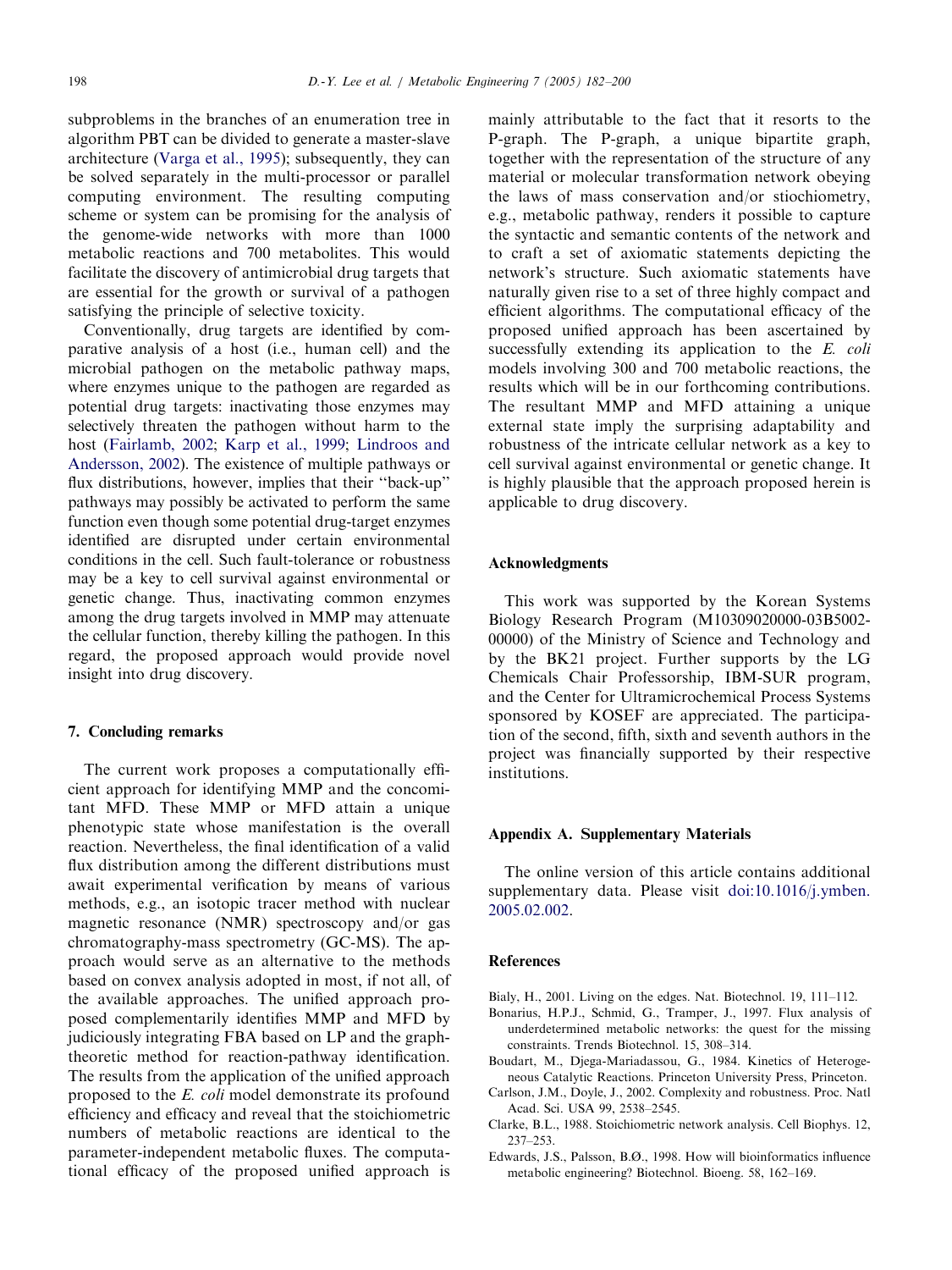- <span id="page-17-0"></span>Edwards, J.S., Ramakrishna, R., Schilling, C.S., Palsson, B.Ø., 1999. Metabolic flux balance analysis. In: Lee, S.Y., Papoutsakis, E.T. (Eds.), Metabolic Engineering. Marcel Dekker, New York, pp. 13–57.
- Edwards, J.S., Covert, M., Palsson, B., 2002. Metabolic modelling of microbes: the flux-balance approach. Environ. Microbiol. 4, 133–140.
- Fairlamb, A.H., 2002. Metabolic pathway analysis in trypanosomes and malaria parasites. Phil. Trans. R. Soc. Lond. B. 357, 101–107.
- Fan, L.T., Bertók, B., Friedler, F., 1999. Combinatorial framework for the systematic generation of reaction pathways. Paper Presented at the AIChE Annual Meeting, Dallas, TX, ISBN 0-8169-0805-2.
- Fan, L.T., Bertók, B., Friedler, F., Shafie, S., 2001. Mechanisms of ammonia-synthesis reaction revisited with the aid of a novel graphtheoretic method for determining candidate mechanisms in deriving the rate law of a catalytic reaction. Hungarian J. Ind. Chem. 29, 71–80.
- Fan, L.T., Bertók, B., Friedler, F., 2002. A graph-theoretic method to identify candidate mechanisms for deriving the rate law of a catalytic reaction. Comput. Chem. 26, 265–292.
- Fell, D., 1996. Understanding the Control of Metabolism. Portland Press, London.
- Friedler, F., Tarjan, K., Huang, Y.W., Fan, L.T., 1992. Graphtheoretic approach to process synthesis: axioms and theorems. Chem. Eng. Sci. 47, 1973–1988.
- Friedler, F., Tarjan, K., Huang, Y.W., Fan, L.T., 1993. Graphtheoretic approach to process synthesis: polynomial algorithm for maximum structure generation. Comput. Chem. Eng. 17, 929–942.
- Friedler, F., Varga, J.B., Fan, L.T., 1995. Decision mapping: a tool for consistent and complete decisions in process synthesis. Chem. Eng. Sci. 50, 1755–1768.
- Heinrich, R., Rapoport, T.A., 1974. A linear steady-state treatment of enzymatic chains. General properties, control and effector strength. Eur. J. Biochem. 42, 89–95.
- Imreh, B., Friedler, F., Fan, L.T., 1996. An algorithm for improving the bounding procedure in solving process network synthesis by a branch-and-bound method. In: Bomze, I., Csendes, T., Horst, R., Pardalos, P. (Eds.), Nonconvex Optimization and its Applications: Developments in Global Optimization. Kluwer Academic Publishers, Dordrecht, pp. 315–348.
- Kacser, H., Burns, J., 1973. The control of flux. Symp. Soc. Exp. Biol. 27, 65–104.
- Karp, P.D., Krummenacker, M., Paley, S., Wagg, J., 1999. Integrated pathway-genome databases and their role in drug discovery. Trends Biotechnol. 17, 275–281.
- Klamt, S., Stelling, J., 2002. Combinatorial complexity of pathway analysis in metabolic networks. Mol. Biol. Rep. 29, 222–236.
- Klamt, S., Schuster, S., Gilles, E.D., 2002. Calculability analysis in underdetermined metabolic networks illustrated by a model of the central metabolism in purple nonsulfur bacteria. Biotechnol. Bioeng. 77, 734–751.
- Klamt, S., Stelling, J., Ginkel, M., Gilles, E.D., 2003. FluxAnalyzer: exploring structure, pathways, and flux distributions in metabolic networks on interactive flux maps. Bioinformatics 19, 261–269.
- Küffner, R., Zimmer, R., Lengauer, T., 2000. Pathway analysis in metabolic databases via differential metabolic display (DMD). Bioinformatics 16, 825–836.
- Lee, D.-Y., Yun, H., Lee, S.Y., Park, S., 2003. MetaFluxNet: the management of metabolic reaction information and quantitative metabolic flux analysis. Bioinformatics 19, 2144-2146.
- Lee, S., Phalakornkule, C., Domuch, M.M., Grossman, I.E., 2000. Recursive MILP model for finding all the alternate optima in LP models for metabolic networks. Comput. Chem. Eng. 24, 711–716.
- Lee, S.Y., Papoutsakis, E.T. (Eds.), 1999. Metabolic Engineering. Marcel Dekker, New York.
- Liao, J.C., Hou, S.-Y., Chao, Y.-P., 1996. Pathway analysis, engineering, and physiological considerations for redirecting central metabolism. Biotechnol. Bioeng. 52, 129–140.
- Lindroos, H., Andersson, S.G.E., 2002. Visualizing metabolic pathways: comparative genomics and expression analysis. P. IEEE. 90, 1793–1802.
- Mahadevan, R., Schilling, C.H., 2003. The effects of alternate optimal solutions in constraint-based genome-scale metabolic models. Metab. Eng. 5, 264–276.
- Majewski, R.A., Domach, M.M., 1990. Simple constrained optimization view of acetate overflow in E. coli. Biotechnol. Bioeng. 35, 732–738.
- Mavrovouniotis, M.L., 1995. Symbolic and quantitative reasoning: design of reaction pathways through recursive satisfaction of constraints. In: Stephanopoulos, G. (Ed.), Advanced in Chemical Engineering, vol. 21. Academic Press, New York, pp. 147–186.
- Mavrovouniotis, M.L., Stephanopoulos, G., Stephanopoulos, G., 1990. Computer aided synthesis of biochemical pathways. Biotechnol. Bioeng. 36, 1119–1132.
- Murata, T., 1989. Petri nets: properties, analysis and applications. P. IEEE. 77, 541–580.
- Oliveira, J.S., Bailey, C.G., Jones-Oliveira, J.B., Dixon, D.A., 2001. An algebraic-combinatorial model for the identification and mapping of biochemical pathways. Bull. Math. Biol. 63, 1163–1196.
- Papin, J.A., Price, N.D., Edwards, J.S., Palsson, B.Ø., 2002. The genome-scale metabolic extreme pathway structure in Haemophilus influenzae shows significant network redundancy. J. Theor. Biol. 215, 67–82.
- Phalakornkule, C., Lee, S., Zhu, T., Koepsel, R., Ataai, M.M., Grossmann, I.E., Domuch, M.M., 2001. A MILP-based flux alternative generation and NMR experimental design strategy for metabolic engineering. Metab. Eng. 3, 124–137.
- Reddy, V.N., Liebman, M.N., Mavrovouniotis, M.L., 1996. Qualitative analysis of biochemical reaction systems. Comput. Biol. Med. 26, 9–24.
- Reed, J.L., Palsson, B.Ø., 2004. Genome-scale in silico models of E. coli have multiple equivalent phenotypic states: assessment of correlated reaction subsets that comprise network states. Genome Res. 14, 1797–1805.
- Reed, J.L., Vo, T.D., Schilling, C.H., Palsson, B.Ø., 2003. An expanded genome-scale model of Escherichia coli K-12 (iJR903 GSM/GPR). Genome Biol. 4, R54.1–R54.12.
- Roberts, F.S., 1984. Applied Combinatorics. Prentice-Hall, Englewood Cliffs, NJ.
- Sauer, U., Cameron, D.C., Bailey, J.E., 1998. Metabolic capacity of Bacillus subtilis for the production of purine nucleosides, riboflavin, and folic acid. Biotechnol. Bioeng. 59, 227–238.
- Schilling, C.H., Edwards, J.S., Palsson, B.Ø., 1999. Towards metabolic phenomics: analysis of genomic data using flux balances. Biotechnol. Prog. 15, 288–295.
- Schilling, C.H., Letscher, D., Palsson, B.Ø., 2000. Theory for the systemic definition of metabolic pathways and their use in interpreting metabolic function from a pathway-oriented perspective. J. Theor. Biol. 203, 229–248.
- Schilling, C.H., Edwards, J.S., Letscher, D., Palsson, B.Ø., 2001. Combining pathway analysis with flux balance analysis for the comprehensive study of metabolic systems. Biotechnol. Bioeng. 71, 286–306.
- Schuster, S., Dandekar, T., Fell, D.A., 1999. Detection of elementary flux modes in biochemical networks: a promising tool for analysis and metabolic engineering. Trends Biotechnol. 17, 53–60.
- Schuster, S., Fell, D.A., Dandekar, T., 2000. A general definition of metabolic pathways useful for systematic organization and analysis of complex metabolic networks. Nat. Biotechnol. 18, 326–332.